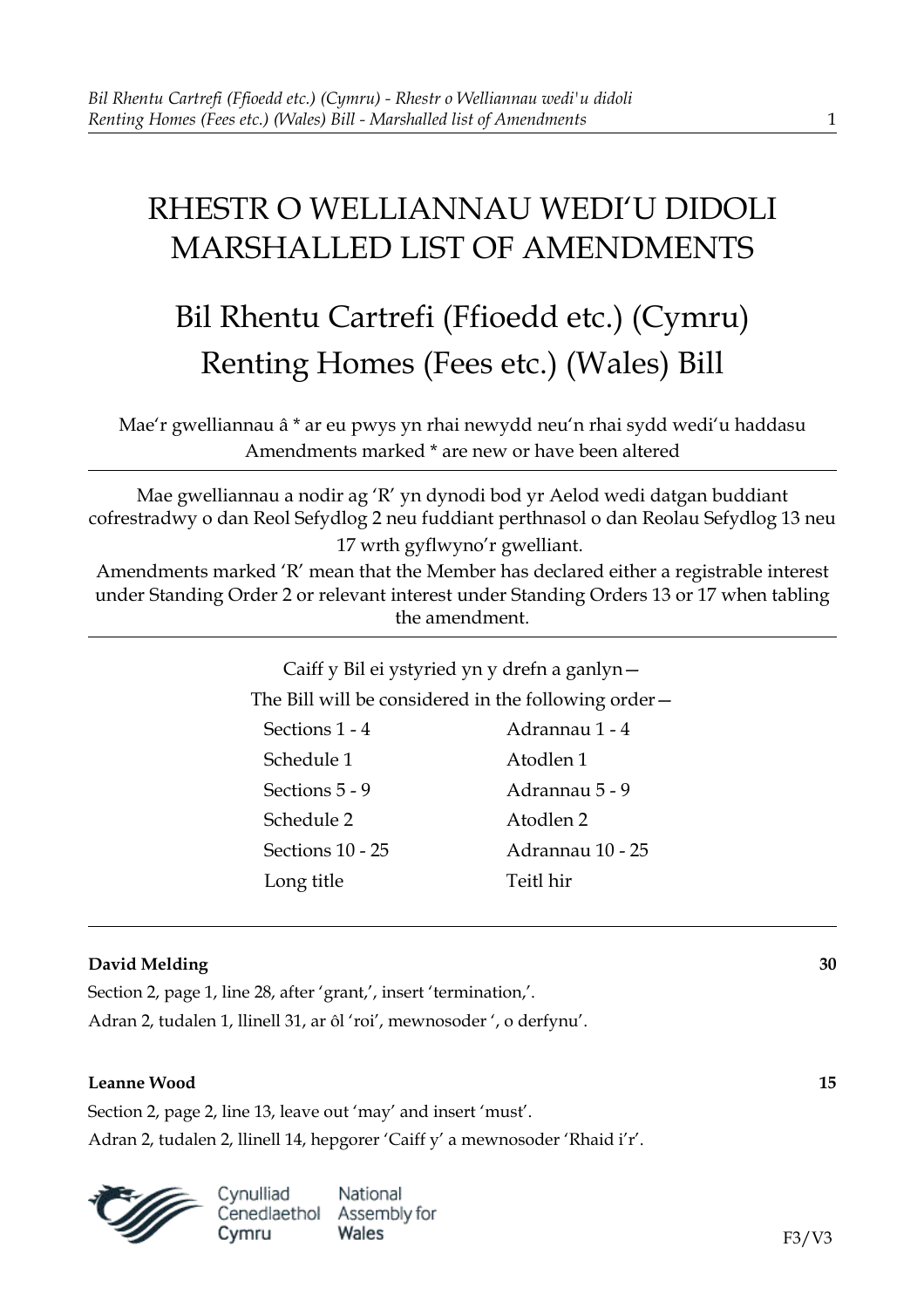#### **Leanne Wood 16**

Section 2, page 2, after line 15, insert—

- '(7) The court by which a person ("the offender") is convicted of an offence under subsection (1) may order the licensing authority to revoke the offender's licence under section 25(1) (b) of the Housing (Wales) Act 2014 (anaw 7).
- (8) For the purposes of this section "licensing authority" means the licensing authority designated under section 3 of Part 1 of the Housing (Wales) Act 2014 (anaw 7).'.

Adran 2, tudalen 2, ar ôl llinell 16, mewnosoder—

- '(7) Caiff y llys sy'n euogfarnu person ("y troseddwr") o drosedd o dan is-adran (1) orchymyn i'r awdurdod trwyddedu ddirymu trwydded y troseddwr o dan adran 25(1) (b) o Ddeddf Tai (Cymru) 2014 (dccc 7).
- (8) At ddibenion yr adran hon ystyr "awdurdod trwyddedu" yw'r awdurdod trwyddedu a ddynodir o dan adran 3 o Ran 1 o Ddeddf Tai (Cymru) 2014 (dccc 7).'.

# **David Melding 31**

Section 3, page 2, line 18, after 'grant', insert 'termination'.

Adran 3, tudalen 2, llinell 19, ar ôl 'roi', mewnosoder ', terfynu'.

#### **Leanne Wood 17**

Section 3, page 2, line 28, leave out 'may' and insert 'must'.

Adran 3, tudalen 2, llinell 30, hepgorer 'Caiff y' a mewnosoder 'Rhaid i'r'.

#### **Leanne Wood 18**

Section 3, page 2, after line 30, insert—

- '(6) The court by which a person ("the offender") is convicted of an offence under subsection (1) may order the licensing authority to revoke the offender's licence under section 25(1) (b) of the Housing (Wales) Act 2014 (anaw 7).
- (7) For the purposes of this section "licensing authority" means the licensing authority designated under section 3 of Part 1 of the Housing (Wales) Act 2014 (anaw 7).'.

Adran 3, tudalen 2, ar ôl llinell 32, mewnosoder—

- '(6) Caiff y llys sy'n euogfarnu person ("y troseddwr") o drosedd o dan is-adran (1) orchymyn i'r awdurdod trwyddedu ddirymu trwydded y troseddwr o dan adran 25(1) (b) o Ddeddf Tai (Cymru) 2014 (dccc 7).
- (7) At ddibenion yr adran hon ystyr "awdurdod trwyddedu" yw'r awdurdod trwyddedu a ddynodir o dan adran 3 o Ran 1 o Ddeddf Tai (Cymru) 2014 (dccc 7).'.

#### **Rebecca Evans 1**

Section 4, page 2, line 33, leave out 'letting agency' and insert 'lettings'.

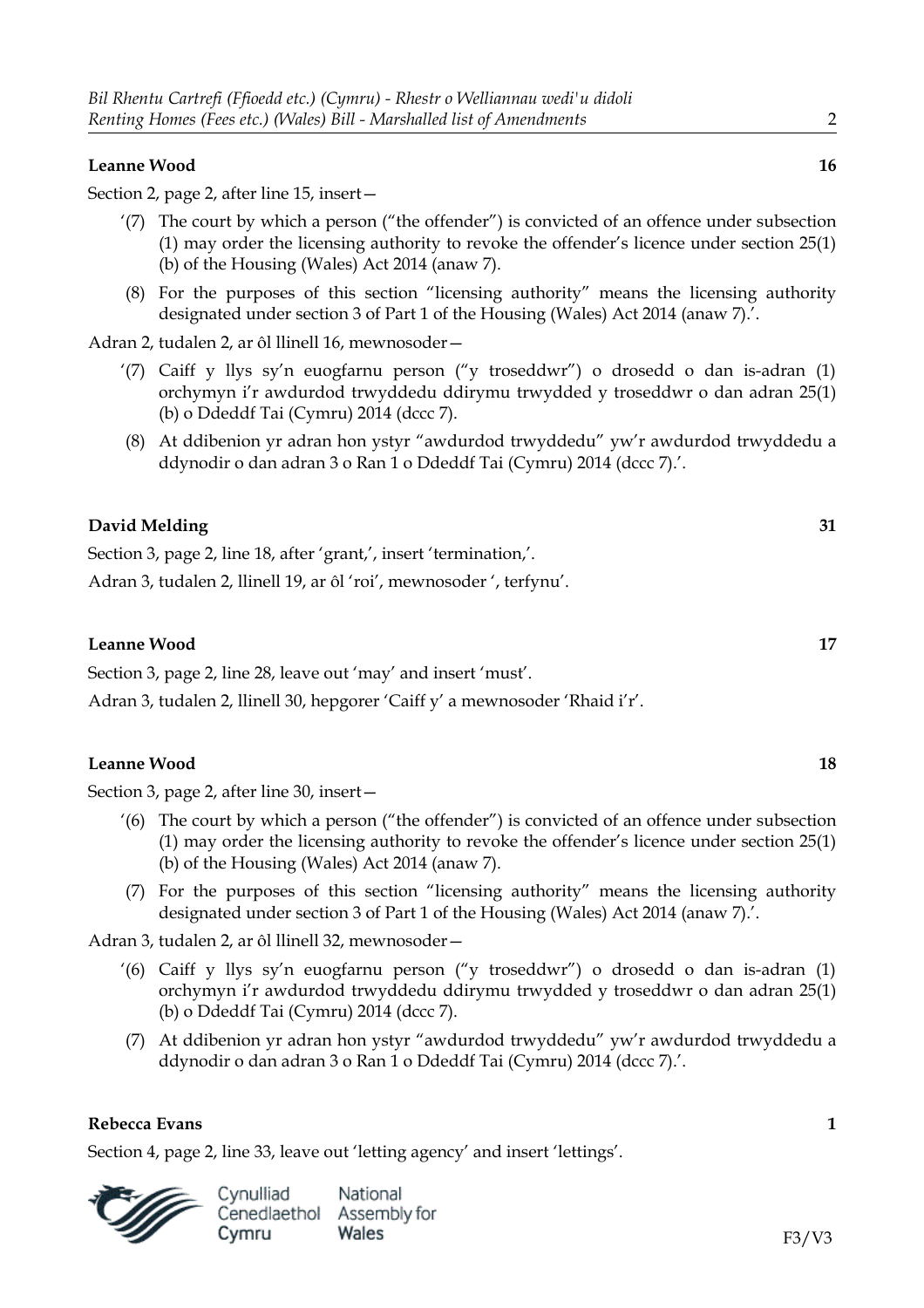Adran 4, tudalen 2, llinell 36, hepgorer 'asiantaeth gosod eiddo' a mewnosoder 'gosod'.

| Rebecca Evans                                    |                                                            | $\overline{2}$ |
|--------------------------------------------------|------------------------------------------------------------|----------------|
|                                                  | Section 4, page 3, after line 5, insert-                   |                |
|                                                  | '(e) payments in respect of council tax.'.                 |                |
| Adran 4, tudalen 3, ar ôl llinell 5, mewnosoder- |                                                            |                |
|                                                  | '(e) taliadau mewn cysylltiad â'r dreth gyngor.'.          |                |
| Rebecca Evans                                    |                                                            | 3              |
|                                                  | Section 4, page 3, after line 5, insert-                   |                |
|                                                  | '(e) payments in respect of utilities.'.                   |                |
|                                                  | Adran 4, tudalen 3, ar ôl llinell 5, mewnosoder-           |                |
|                                                  | '(e) taliadau mewn cysylltiad â chyfleustodau.'.           |                |
| Rebecca Evans                                    |                                                            | 4              |
| Section 4, page 3, after line 5, insert-         |                                                            |                |
|                                                  | '(e) payments in respect of a television licence.'.        |                |
|                                                  | Adran 4, tudalen 3, ar ôl llinell 5, mewnosoder-           |                |
|                                                  | '(e) taliadau mewn cysylltiad â thrwydded deledu.'.        |                |
| Rebecca Evans                                    |                                                            | 5              |
|                                                  | Section 4, page 3, after line 5, insert -                  |                |
|                                                  | '(e) payments in respect of communication services.'.      |                |
| Adran 4, tudalen 3, ar ôl llinell 5, mewnosoder- |                                                            |                |
|                                                  | '(e) taliadau mewn cysylltiad â gwasanaethau cyfathrebu.'. |                |
| **Leanne Wood                                    |                                                            | 19             |
|                                                  | Gyda chefnogaeth / Supported by: David Melding             |                |
|                                                  | Section 4, page 3, after line 5, insert-                   |                |
|                                                  | '(e) payment in respect of council tax;                    |                |
| (f)                                              | payment in respect of an utility;                          |                |
| (g)                                              | payment in respect of a television licence.'.              |                |
|                                                  | Adran 4, tudalen 3, ar ôl llinell 5, mewnosoder-           |                |
|                                                  | '(e) taliad mewn cysylltiad â'r dreth gyngor;              |                |

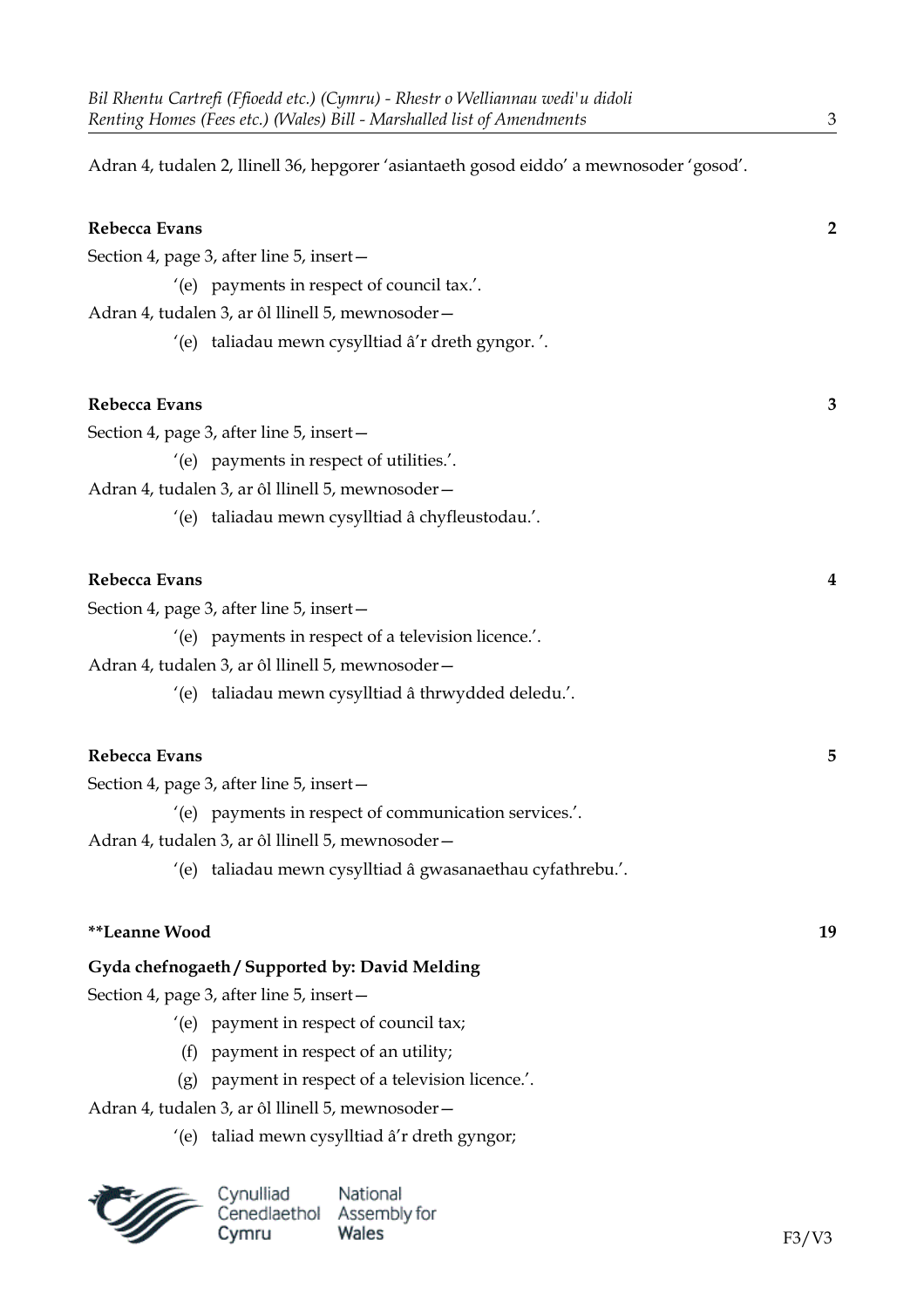- (f) taliad mewn cysylltiad â chyfleustod;
- (g) taliad mewn cysylltiad â thrwydded deledu.'.

Section 4, page 3, after line 5, insert—

'(e) payment on termination of a contract.'.

Adran 4, tudalen 3, ar ôl llinell 5, mewnosoder—

'(e) taliad ar derfynu contract.'.

# **David Melding 51**

Schedule 1, page 13, after line 4, insert—

'[ ] At all times, a landlord or person acting on behalf of the landlord is only permitted to be in receipt of one holding deposit per dwelling.'.

Atodlen 1, tudalen 13, ar ôl llinell 4, mewnosoder—

'[ ] Ar bob adeg, dim ond un blaendal cadw y caniateir i landlord neu berson sy'n gweithredu ar ran y landlord ei dderbyn fesul annedd.'.

### **Rebecca Evans 10**

Schedule 1, page 13, after line 11, insert—

*'Payment in respect of council tax*

- [ ] (1) A payment that a contract-holder is required to make to a billing authority in respect of council tax is a permitted payment if the contract-holder is liable to make the payment by virtue of any of sections 6, 8 or 9 of the Local Government Finance Act 1992.
	- (2) In this paragraph "billing authority" has the same meaning as in Part 1 of the Local Government Finance Act 1992 (see section 1(2) of that Act).'.

Atodlen 1, tudalen 13, ar ôl llinell 11, mewnosoder—

### *'Taliad mewn cysylltiad â'r dreth gyngor*

- [ ] (1) Mae taliad y mae'n ofynnol i ddeiliad contract ei wneud i awdurdod bilio mewn cysylltiad â'r dreth gyngor yn daliad a ganiateir os yw deiliad y contract yn atebol am wneud y taliad yn rhinwedd unrhyw un neu ragor o adrannau 6, 8 neu 9 o Ddeddf Cyllid Llywodraeth Leol 1992.
	- (2) Yn y paragraff hwn mae i "awdurdod bilio" yr un ystyr ag a roddir i "billing authority" yn Rhan 1 o Ddeddf Cyllid Llywodraeth Leol 1992 (gweler adran 1(2) o'r Ddeddf honno).'.

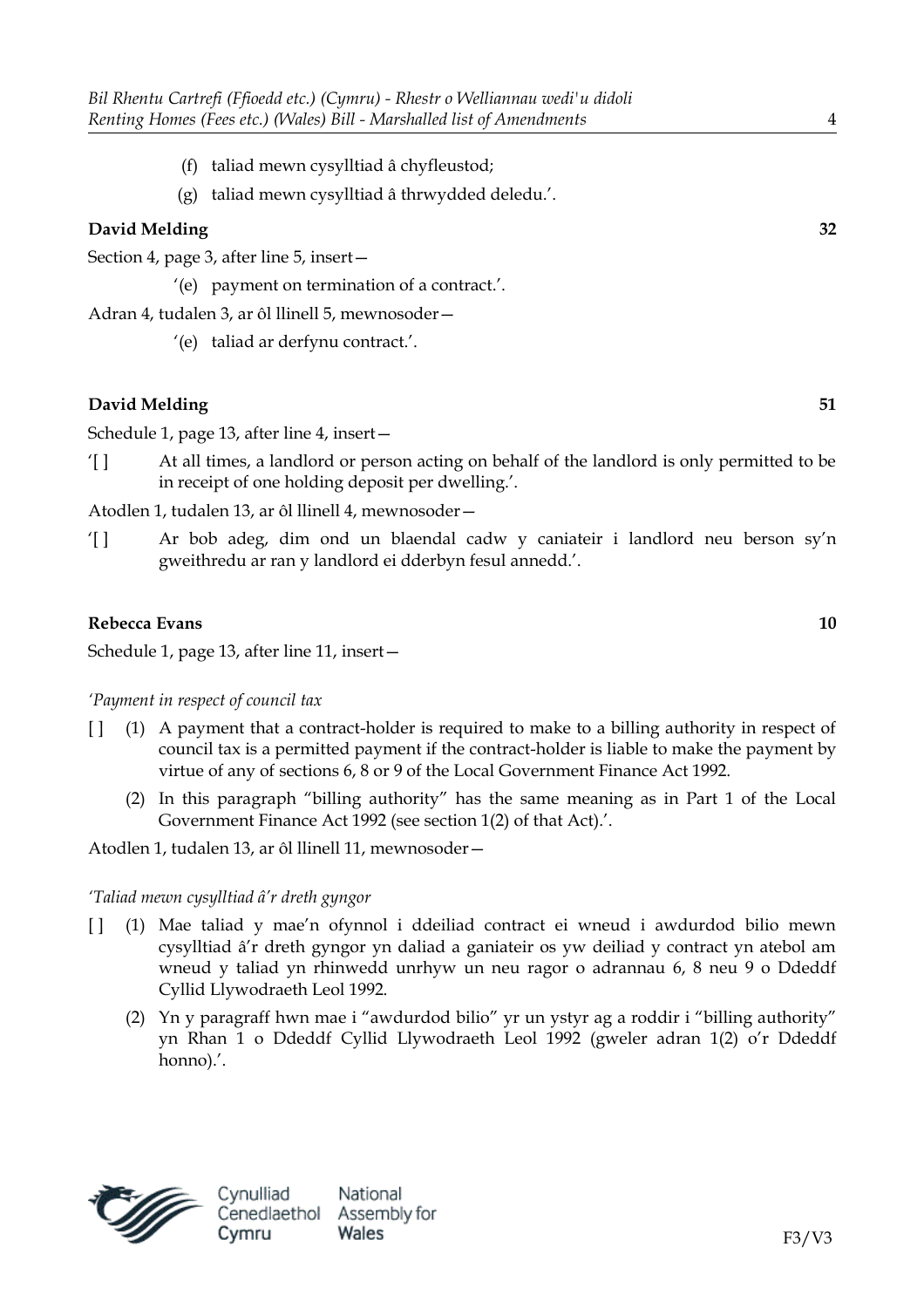### **Rebecca Evans 11**

Schedule 1, page 13, after line 11, insert—

### *'Payment in respect of provision of utilities*

- $\begin{bmatrix} 1 \\ 1 \end{bmatrix}$  (1) A payment for or in connection with the provision of a utility is a permitted payment if—
	- (a) it is required under a standard occupation contract, and
	- (b) it is made in respect of the dwelling subject to the contract.
	- (2) In this Act "utility" means any of the following—
		- (a) electricity, gas or other fuel;
		- (b) water or sewerage.'.

Atodlen 1, tudalen 13, ar ôl llinell 11, mewnosoder—

### *'Taliad mewn cysylltiad â darparu cyfleustodau*

- [ ] (1) Mae taliad ar gyfer darparu cyfleustod, neu mewn cysylltiad â hynny, yn daliad a ganiateir—
	- (a) os yw'n ofynnol o dan gontract meddiannaeth safonol, a
	- (b) os caiff ei wneud mewn cysylltiad â'r annedd sy'n ddarostyngedig i'r contract.
	- (2) Yn y Ddeddf hon ystyr "cyfleustod" yw unrhyw un neu ragor o'r canlynol—
		- (a) trydan, nwy neu danwydd arall;
		- (b) dŵr neu garthffosiaeth.'.

### **Rebecca Evans 12**

Schedule 1, page 13, after line 11, insert—

*'Payment in respect of television licence*

- [ ] (1) A payment that a contract-holder is required to make to the British Broadcasting Corporation in respect of a television licence is a permitted payment if the contractholder is required by the contract to make the payment.
	- (2) In this paragraph "television licence" means a licence for the purposes of section 363 of the Communications Act 2003.'.

Atodlen 1, tudalen 13, ar ôl llinell 11, mewnosoder—

### *'Taliad mewn cysylltiad â thrwydded deledu*

[ ] (1) Mae taliad y mae'n ofynnol i ddeiliad contract ei wneud i'r Gorfforaeth Ddarlledu Brydeinig mewn cysylltiad â thrwydded deledu yn daliad a ganiateir os yw'n ofynnol gan y contract i ddeiliad y contract wneud y taliad.

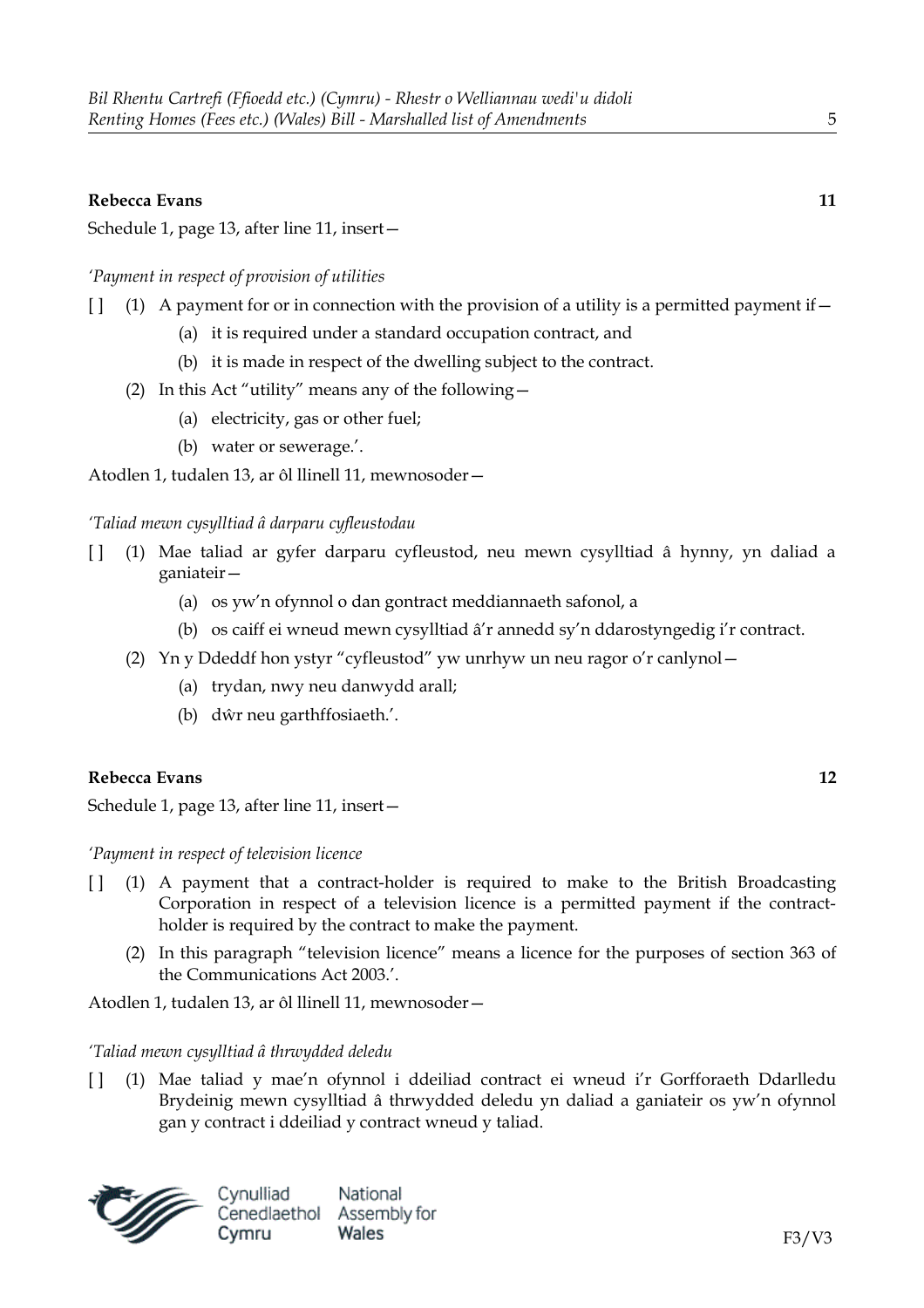(2) Yn y paragraff hwn ystyr "trwydded deledu" yw trwydded at ddibenion adran 363 o Ddeddf Cyfathrebiadau 2003.'.

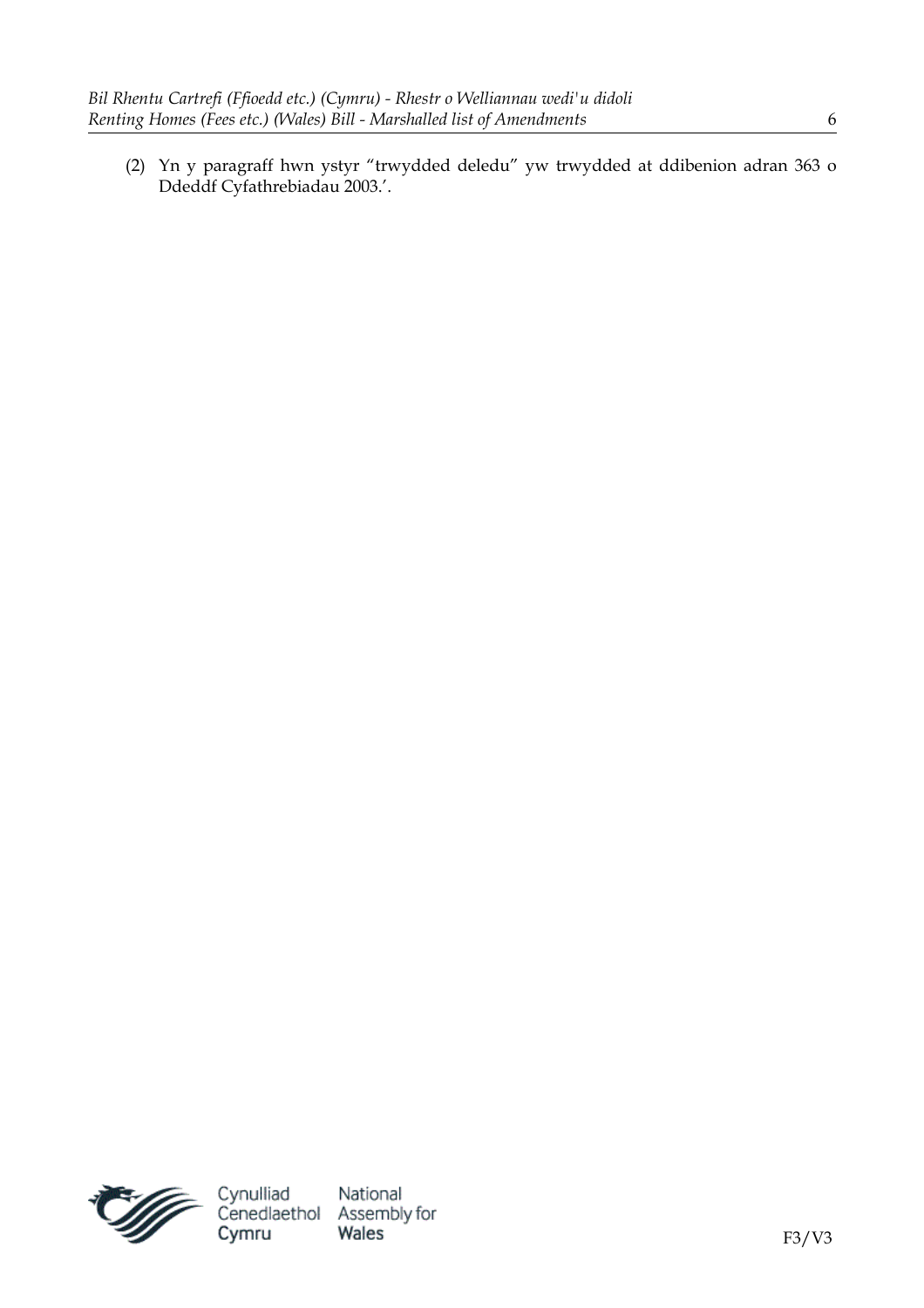#### **Rebecca Evans 13**

Schedule 1, page 13, after line 11, insert—

#### *'Payment in respect of communication service*

- [ ] (1) A payment for or in connection with a communication service is a permitted payment  $if -$ 
	- (a) it is required under a standard occupation contract, and
	- (b) it is made in respect of the dwelling subject to the contract.
	- (2) In this paragraph, a "communication service" means a service enabling any of the following to be used—
		- (a) a telephone other than a mobile telephone;
		- (b) the internet;
		- (c) cable television;
		- (d) satellite television.'.

Atodlen 1, tudalen 13, ar ôl llinell 11, mewnosoder—

#### *'Taliad mewn cysylltiad â gwasanaeth cyfathrebu*

- [ ] (1) Mae taliad ar gyfer gwasanaeth cyfathrebu, neu mewn cysylltiad â hynny, yn daliad a ganiateir—
	- (a) os yw'n ofynnol o dan gontract meddiannaeth safonol, a
	- (b) os caiff ei wneud mewn cysylltiad â'r annedd sy'n ddarostyngedig i'r contract.
	- (2) Yn y paragraff hwn, ystyr "gwasanaeth cyfathrebu" yw gwasanaeth sy'n galluogi unrhyw un neu ragor o'r canlynol i gael ei ddefnyddio neu eu defnyddio—
		- (a) ffôn ac eithrio ffôn symudol;
		- (b) y rhyngrwyd;
		- (c) teledu cebl;
		- (d) teledu lloeren.'.

#### **Leanne Wood 21**

Schedule 1, page 13, leave out line 11 and insert—

'( ) an act or an omission by the contract-holder which results in the keys to the property being lost.'.

Atodlen 1, tudalen 13, hepgorer llinell 11 a mewnosoder—

'( ) gweithred neu anweithred gan ddeiliad y contract sy'n arwain at golli'r allweddi i'r eiddo.'.

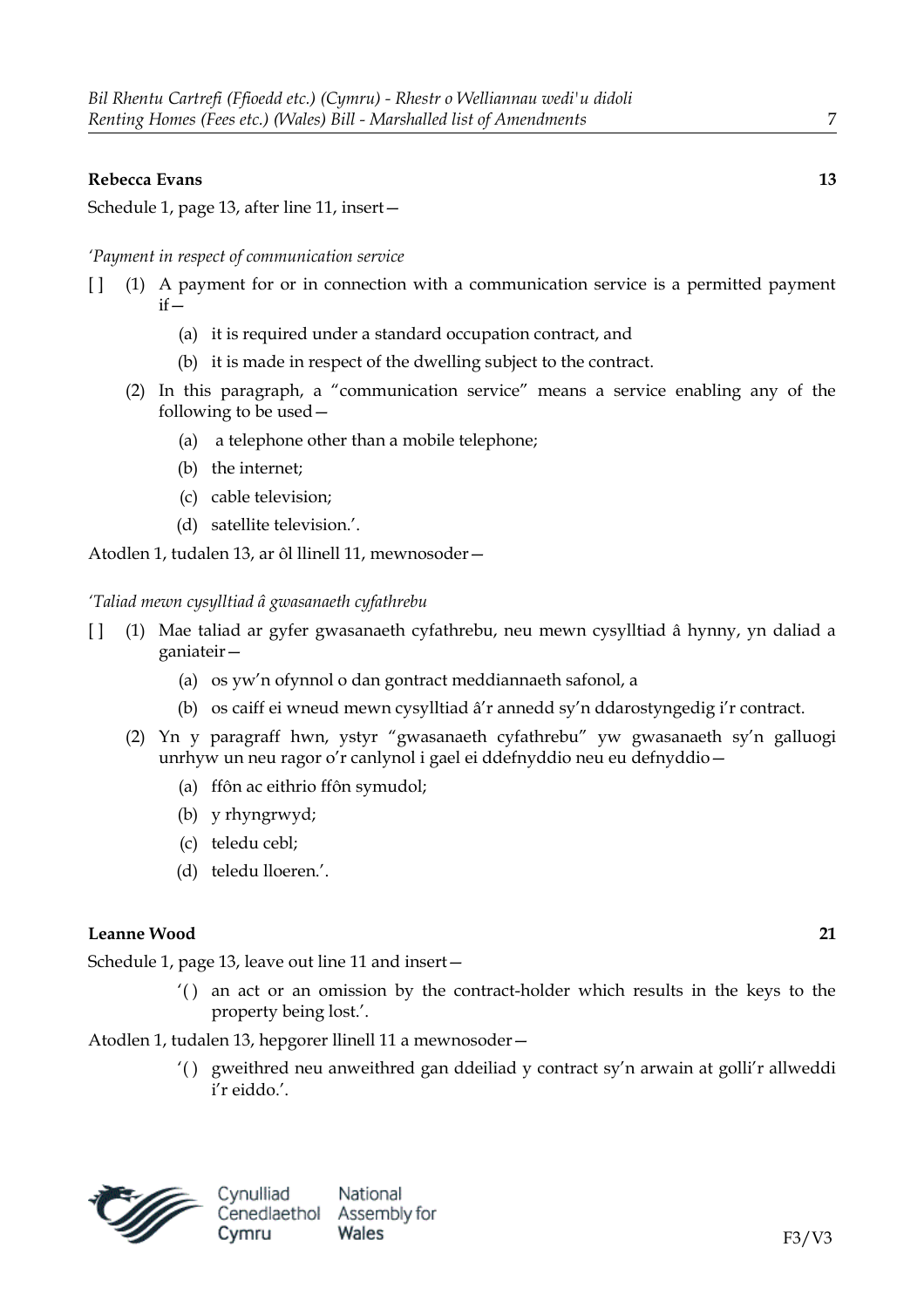# **Leanne Wood 22**

Schedule 1, page 13, after line 11, insert—

'(3) But if the amount of the payment in the event of default exceeds the prescribed limit, the payment is a prohibited payment.'.

Atodlen 1, tudalen 13, ar ôl llinell 11, mewnosoder—

'(3) Ond os yw swm y taliad yn achos diffygdaliad yn fwy na'r terfyn rhagnodedig, mae'r taliad yn daliad gwaharddedig.'.

# **Leanne Wood 23**

Schedule 1, page 13, after line 11, insert—

'(3) In sub-paragraph [*sub-paragraph to be inserted by amendment 22*], the "prescribed limit" means a limit specified by, or determined in accordance with, regulations.'.

Atodlen 1, tudalen 13, ar ôl llinell 11, mewnosoder—

'(3) Yn is-baragraff [*yr is-baragraff sy'n cael ei fewnosod gan welliant 22*], ystyr "terfyn rhagnodedig" yw terfyn a bennir gan reoliadau, neu a benderfynir yn unol â rheoliadau.'.

### **Leanne Wood 24**

Schedule 1, page 13, after line 11, insert—

'(3) But a fee charged for late payment of rent is only a permitted payment if the rent is overdue by 14 days or more.'.

Atodlen 1, tudalen 13, ar ôl llinell 11, mewnosoder—

'(3) Ond mae ffi a godir am daliad rhent hwyr dim ond yn daliad a ganiateir os yw'r rhent yn orddyledus ers 14 diwrnod neu hwy.'.

### **Leanne Wood 25**

Schedule 1, page 13, after line 11, insert—

'[ ] Only one payment may be required per rental period with respect to a failure by the contract-holder to pay rent; accordingly, any subsequent payment required with respect to late payment of rent in the same rental period is not a permitted payment.'.

Atodlen 1, tudalen 13, ar ôl llinell 11, mewnosoder—

'[ ] Dim ond un taliad y caniateir ei wneud yn ofynnol fesul cyfnod rhentu mewn cysylltiad â methiant deiliad y contract i dalu rhent; yn unol â hynny, nid yw unrhyw daliad dilynol sy'n ofynnol mewn cysylltiad â thaliad rhent hwyr yn yr un cyfnod rhentu yn daliad a ganiateir.'.

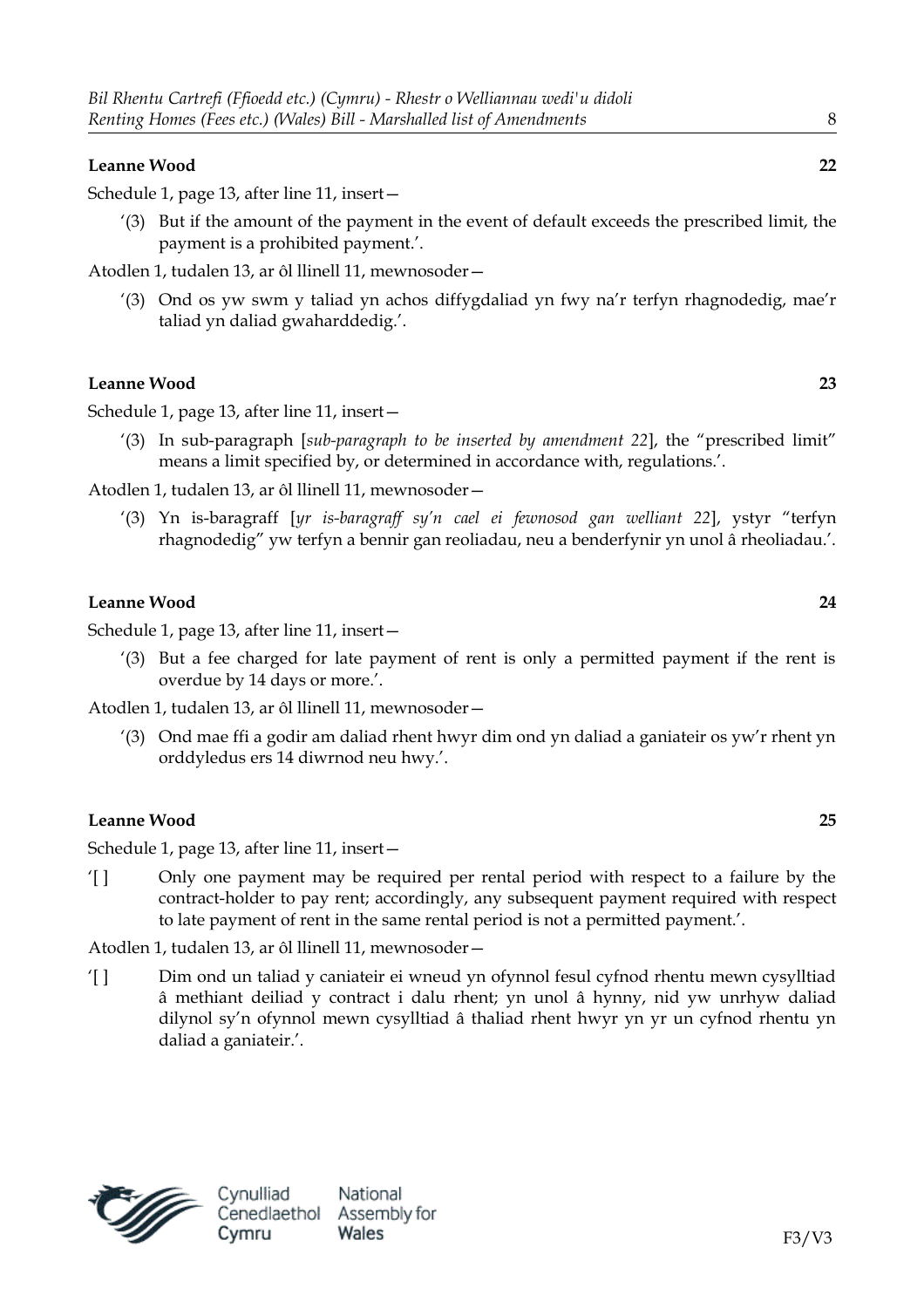# **\*Leanne Wood**

# **Gyda chefnogaeth / Supported by: David Melding 26**

Schedule 1, page 13, after line 11, insert—

### *'Payment in respect of council tax*

- [ ] (1) A payment to a billing authority in respect of council tax is a permitted payment.
	- (2) In this paragraph "billing authority" has the same meaning as in Part 1 of the Local Government Finance Act 1992 (see section 1(2) of that Act).

#### *Payment in respect of utilities*

- [ ] (1) A payment for or in connection with the provision of a utility is a permitted payment if the occupation contract requires the payment to be made.
	- (2) A payment towards energy efficiency improvements under a green deal plan (within the meaning of section 1 of the Energy Act 2011) is a permitted payment if the occupation contract requires the payment to be made.
	- (3) In this Act "utility" means—
		- (a) electricity, gas or other fuel, or
		- (b) water or sewerage.

# *Payment in respect of a television licence*

- [ ] (1) A payment to the British Broadcasting Corporation in respect of a television licence is a permitted payment if the occupation contract requires the payment to be made.
	- (2) In this paragraph "television licence" means a licence for the purposes of section 363 of the Communications Act 2003.'.

Atodlen 1, tudalen 13, ar ôl llinell 11, mewnosoder—

#### *'Taliad mewn cysylltiad â'r dreth gyngor*

- [ ] (1) Mae taliad i awdurdod bilio mewn cysylltiad â'r dreth gyngor yn daliad a ganiateir.
	- (2) Yn y paragraff hwn mae i "awdurdod bilio" yr un ystyr ag a roddir i "billing authority" yn Rhan 1 o Ddeddf Cyllid Llywodraeth Leol 1992 (gweler adran 1(2) o'r Ddeddf honno).

#### *Taliad mewn cysylltiad â chyfleustodau*

- [ ] (1) Mae taliad ar gyfer darparu cyfleustod, neu mewn cysylltiad â hynny, yn daliad a ganiateir os yw'r contract meddiannaeth yn ei gwneud yn ofynnol i'r taliad gael ei wneud.
	- (2) Mae taliad tuag at welliannau effeithlonrwydd ynni o dan gynllun bargen werdd (o fewn ystyr adran 1 o Ddeddf Ynni 2011) yn daliad a ganiateir os yw'r contract meddiannaeth yn ei gwneud yn ofynnol i'r taliad gael ei wneud.
	- (3) Yn y Ddeddf hon ystyr "cyfleustod" yw—
		- (a) trydan, nwy neu danwydd arall; neu

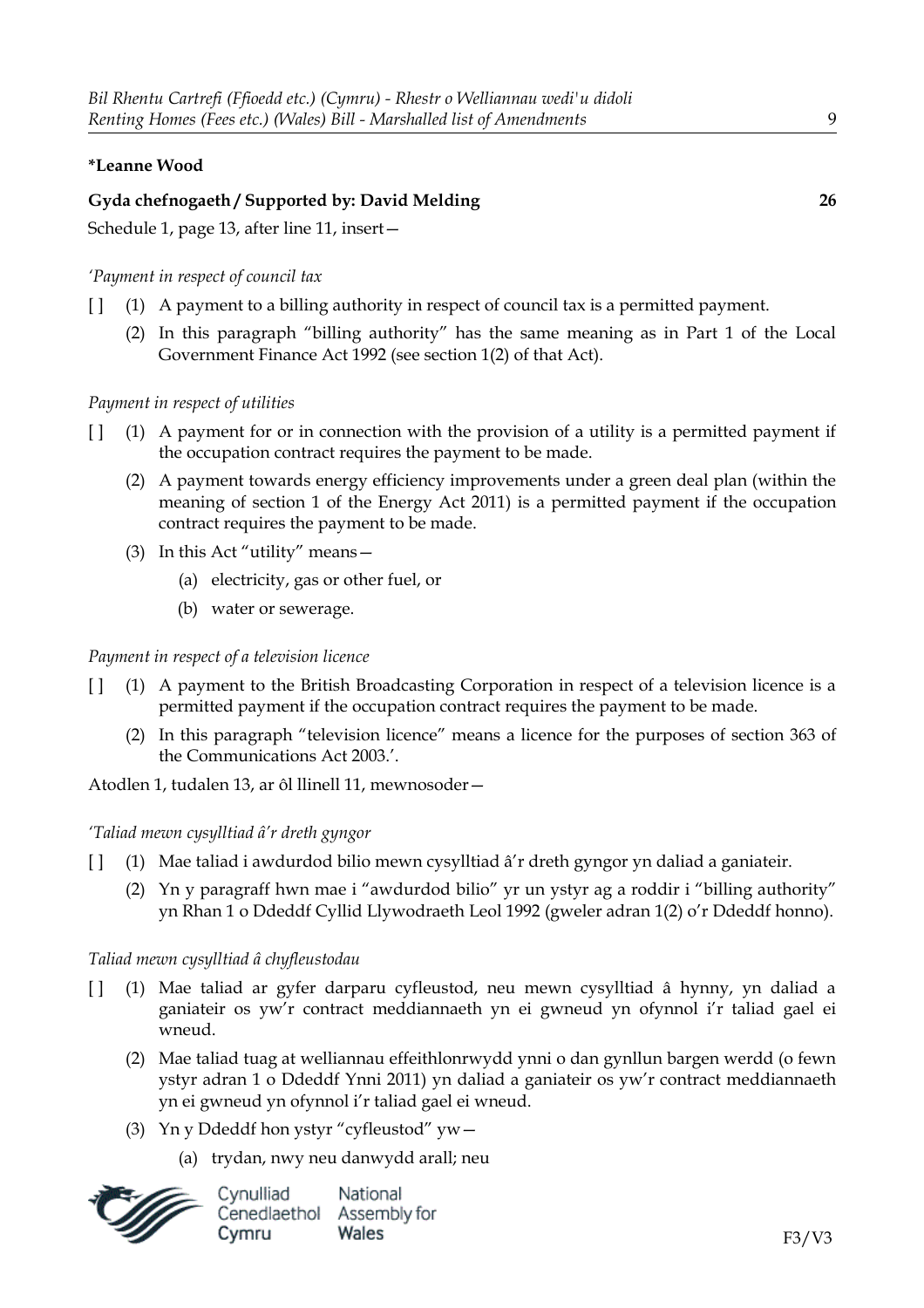(b) dŵr neu garthffosiaeth.

# *Taliad mewn cysylltiad â thrwydded deledu*

- [ ] (1) Mae taliad i'r Gorfforaeth Ddarlledu Brydeinig mewn cysylltiad â thrwydded deledu yn daliad a ganiateir os yw'r contract meddiannaeth yn ei gwneud yn ofynnol i'r taliad gael ei wneud.
	- (2) Yn y paragraff hwn ystyr "trwydded deledu" yw trwydded at ddibenion adran 363 o Ddeddf Cyfathrebiadau 2003.'.

# **David Melding 52**

Schedule 1, page 13, after line 26, insert—

# *'Payment on termination of a contract*

- 7 (1) A payment is a permitted payment if it is a payment to a landlord in consideration of the termination of a contract at the contract-holder's request—
	- (a) in the case of a fixed term standard contract, before the end of the term, or
	- (b) in the case of a periodic standard contract, without the tenant giving the period of notice required under the standard occupation contract.
	- (2) But if the amount of the payment exceeds the loss suffered by the landlord as a result of the termination of the contract, the amount of the excess is a prohibited payment.
	- (3) A payment is a permitted payment if it is a payment to a letting agent in consideration of arranging the termination of a contract at the contract-holder's request—
		- (a) in the case of a fixed term standard contract, before the end of the term, or
		- (b) in the case of a periodic standard contract, without the tenant giving the period of notice required under the standard occupation contract.
	- (4) But if the amount of the payment exceeds the reasonable costs of the letting agent in respect of the termination of the contract, the amount of the excess is a prohibited payment.
	- (5) In this paragraph "fixed term contract" means any standard occupation contract other than a periodic standard contract.'.

Atodlen 1, tudalen 13, ar ôl llinell 26, mewnosoder—

### *'Taliad ar derfynu contract*

- 7 (1) Mae taliad yn daliad a ganiateir os yw'n daliad i landlord fel cydnabyddiaeth am derfynu contract ar gais deiliad y contract —
	- (a) yn achos contract safonol cyfnod penodol, cyn diwedd tymor y contract, neu
	- (b) yn achos contract safonol cyfnodol, heb i'r tenant roi'r cyfnod o rybudd sy'n ofynnol o dan y contract meddiannaeth safonol.
	- (2) Ond os yw swm y taliad yn fwy na'r golled i'r landlord yn sgil terfynu'r contract, mae'r swm ychwanegol yn daliad gwaharddedig.

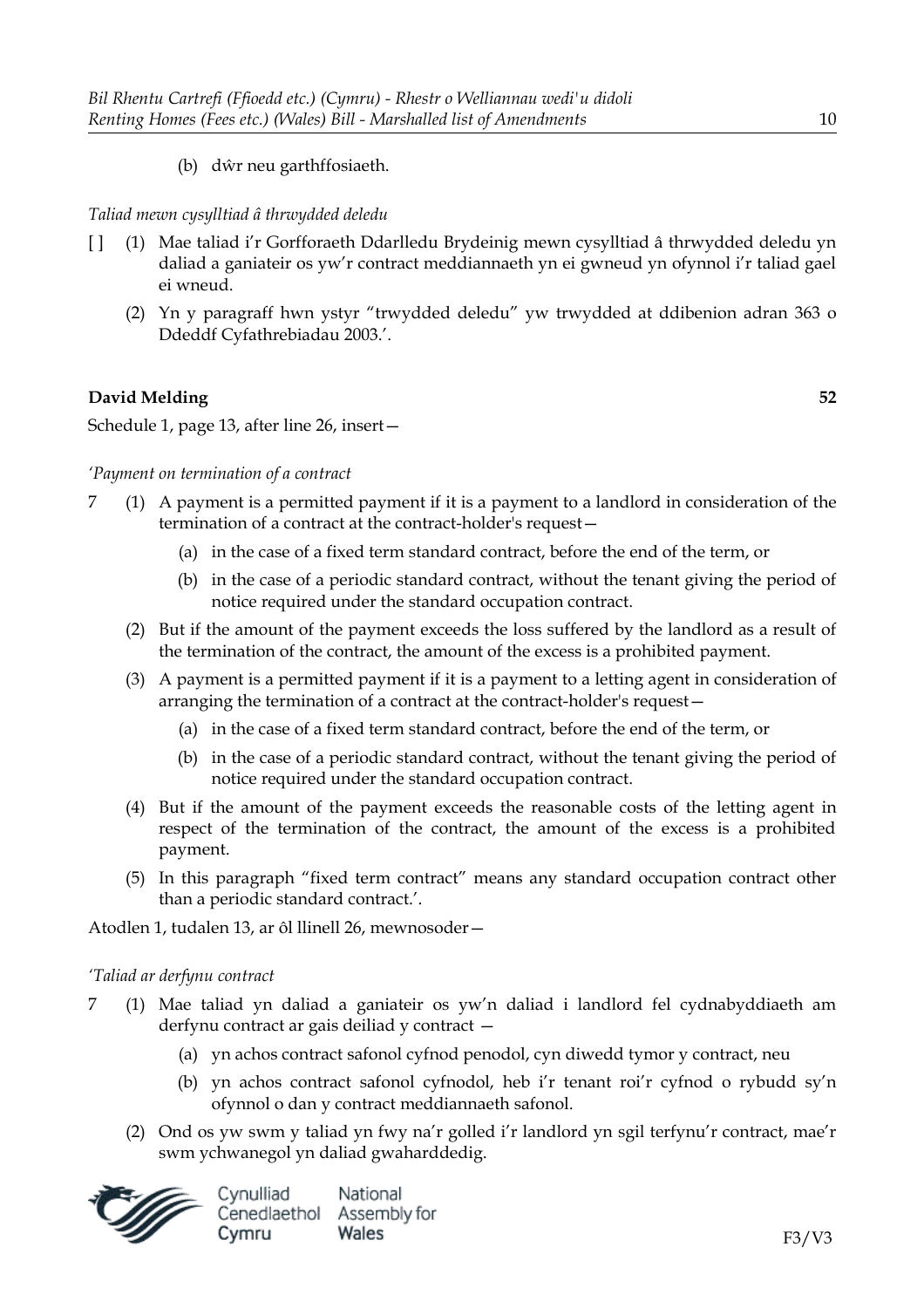- (3) Mae taliad yn daliad a ganiateir os yw'n daliad i asiant gosod eiddo fel cydnabyddiaeth am drefnu i derfynu contract ar gais deiliad y contract—
	- (a) yn achos contract safonol cyfnod penodol, cyn diwedd tymor y contract, neu
	- (b) yn achos contract safonol cyfnodol, heb i'r tenant roi'r cyfnod o rybudd sy'n ofynnol o dan y contract meddiannaeth safonol.
- (4) Ond os yw swm y taliad yn fwy na chostau rhesymol yr asiant gosod eiddo yn sgil terfynu'r contract, mae'r swm ychwanegol yn daliad gwaharddedig.
- (5) Yn y paragraff hwn, ystyr "contract tymor penodol" yw unrhyw gontract meddiannaeth safonol heblaw contract safonol cyfnodol.'.

#### **Rebecca Evans 6**

Page 3, line 22, leave out section 8 and insert—

#### **'[ ] Meaning of "letting agent", "lettings work" and "property management work"**

For the purposes of this Part and Parts 3 to 5—

"letting agent" (*"asiant gosod eiddo"*) means a person who carries out lettings work or property management work (whether or not the person carries out other work);

"lettings work" ("*gwaith gosod*") and "property management work" ("*gwaith rheoli eiddo*") have the same meaning as in Part 1 of the Housing (Wales) Act 2014 (see sections 10 and 12 of that Part). '.

Tudalen 3, llinell 24, hepgorer adran 8 a mewnosoder—

#### **'[ ] Ystyr "asiant gosod eiddo", "gwaith gosod" a "gwaith rheoli eiddo"**

At ddibenion y Rhan hon a Rhannau 3 i 5—

ystyr "asiant gosod eiddo" ("*letting agent*") yw person sy'n ymgymryd â gwaith gosod neu waith rheoli eiddo (pa un a yw'r person hwnnw'n ymgymryd â gwaith arall ai peidio);

mae i "gwaith gosod" ("*lettings work*") a "gwaith rheoli eiddo" ("*property management work*") yr un ystyron ag yn Rhan 1 o Ddeddf Tai (Cymru) 2014 (gweler adrannau 10 a 12 o'r Rhan honno).'.

#### **Leanne Wood 27**

Schedule 2, page 14, after line 16, insert—

'(c) the contract-holder notifies the landlord within 48 hours of paying the holding deposit that the contract-holder has decided not to enter into the contract.'.

Atodlen 2, tudalen 14, ar ôl llinell 18, mewnosoder—

'(c) os yw deiliad y contract yn hysbysu'r landlord o fewn 48 awr i dalu'r blaendal cadw fod deiliad y contract wedi penderfynu peidio ag ymrwymo i'r contract.'.

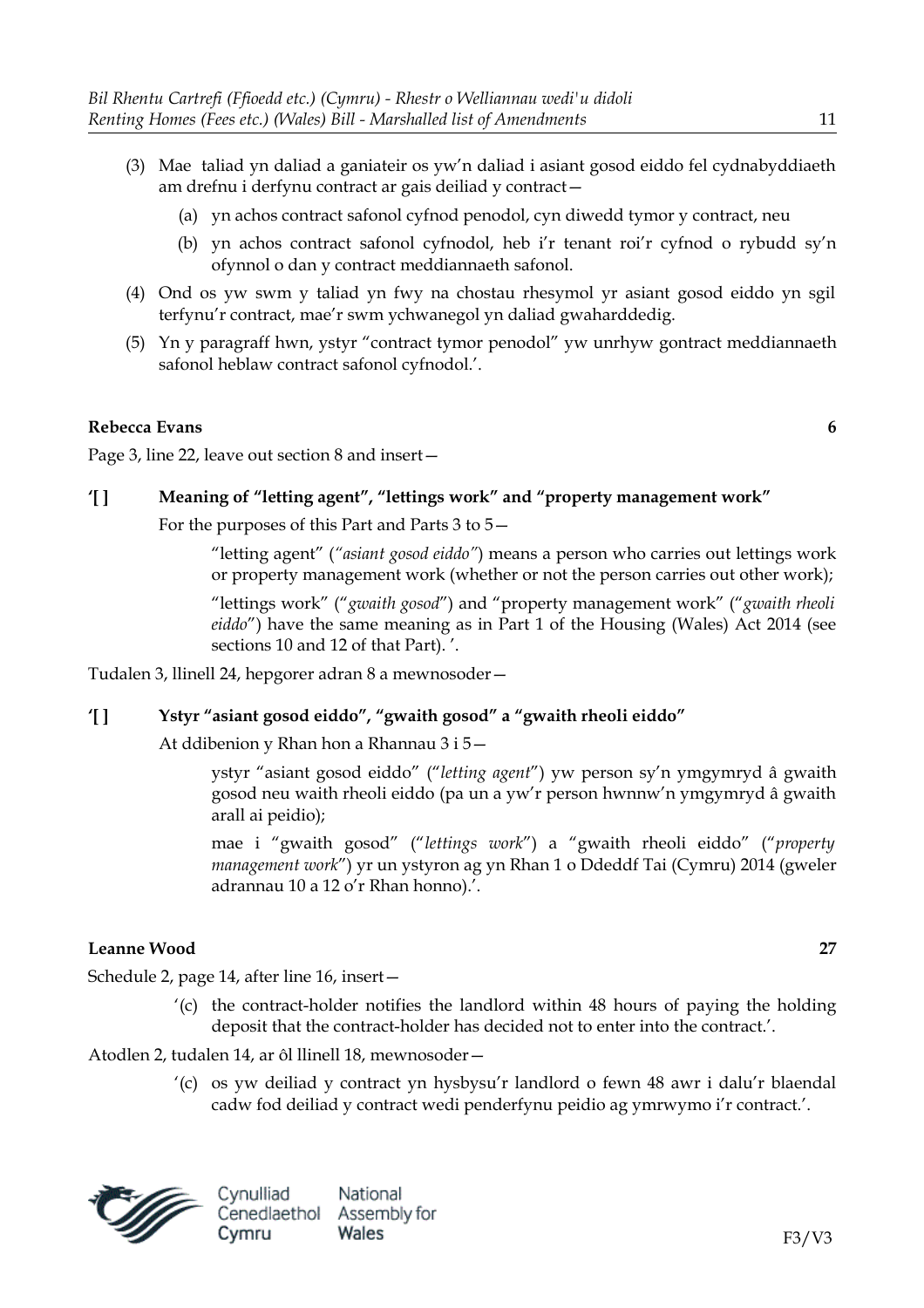#### **Leanne Wood 28**

Schedule 2, page 14, after line 19, insert—

'(c) where paragraph [*sub-subparagraph to be inserted by amendment 27*] applies, the day on which the contract-holder notifies the landlord that the contract-holder has decided not to enter into the contract.'.

Atodlen 2, tudalen 14, ar ôl llinell 21, mewnosoder—

'(c) pan fo paragraff [*yr is-baragraff sy'n cael ei fewnosod gan welliant 27*] yn gymwys, y diwrnod y mae deiliad y contract yn hysbysu'r landlord fod deiliad y contract wedi penderfynu peidio ag ymrwymo i'r contract.'.

#### **Rebecca Evans 14**

Schedule 2, page 14, line 28, leave out paragraph 7. Atodlen 2, tudalen 14, llinell 30, hepgorer paragraff 7.

#### **Leanne Wood 29**

Schedule 2, page 15, line 1, after 'contract-holder', insert 'knowingly or recklessly'.

Atodlen 2, tudalen 15, llinell 2, ar ôl 'gamarweiniol', mewnosoder 'yn fwriadol neu'n ddi-hid'.

### **David Melding 33**

Section 10, page 4, line 7, after 'authority', insert 'or of a licensing authority designated under section 3 of Part 1 of the Housing (Wales) Act 2014 (anaw 7)'.

Adran 10, tudalen 4, llinell 7, ar ôl 'lleol', mewnosoder 'neu swyddog awdurdodedig awdurdod trwyddedu a ddynodir o dan adran 3 o Ran 1 o Ddeddf Tai (Cymru) 2014 (dccc 7)'.

#### **David Melding 34**

Section 13, page 6, line 3, after 'authority', insert 'or the licensing authority designated under section 3 of Part 1 of the Housing (Wales) Act 2014 (anaw 7)'.

Adran 13, tudalen 6, llinell 3, ar ôl 'lleol', mewnosoder 'neu'r awdurdod trwyddedu a ddynodir o dan adran 3 o Ran 1 o Ddeddf Tai (Cymru) 2014 (dccc 7)'.

### **Rebecca Evans 7**

Section 13, page 6, line 8, leave out '£500' and insert '£1000'.

Adran 13, tudalen 6, llinell 8, hepgorer '£500' a mewnosoder '£1000'.



F3/V3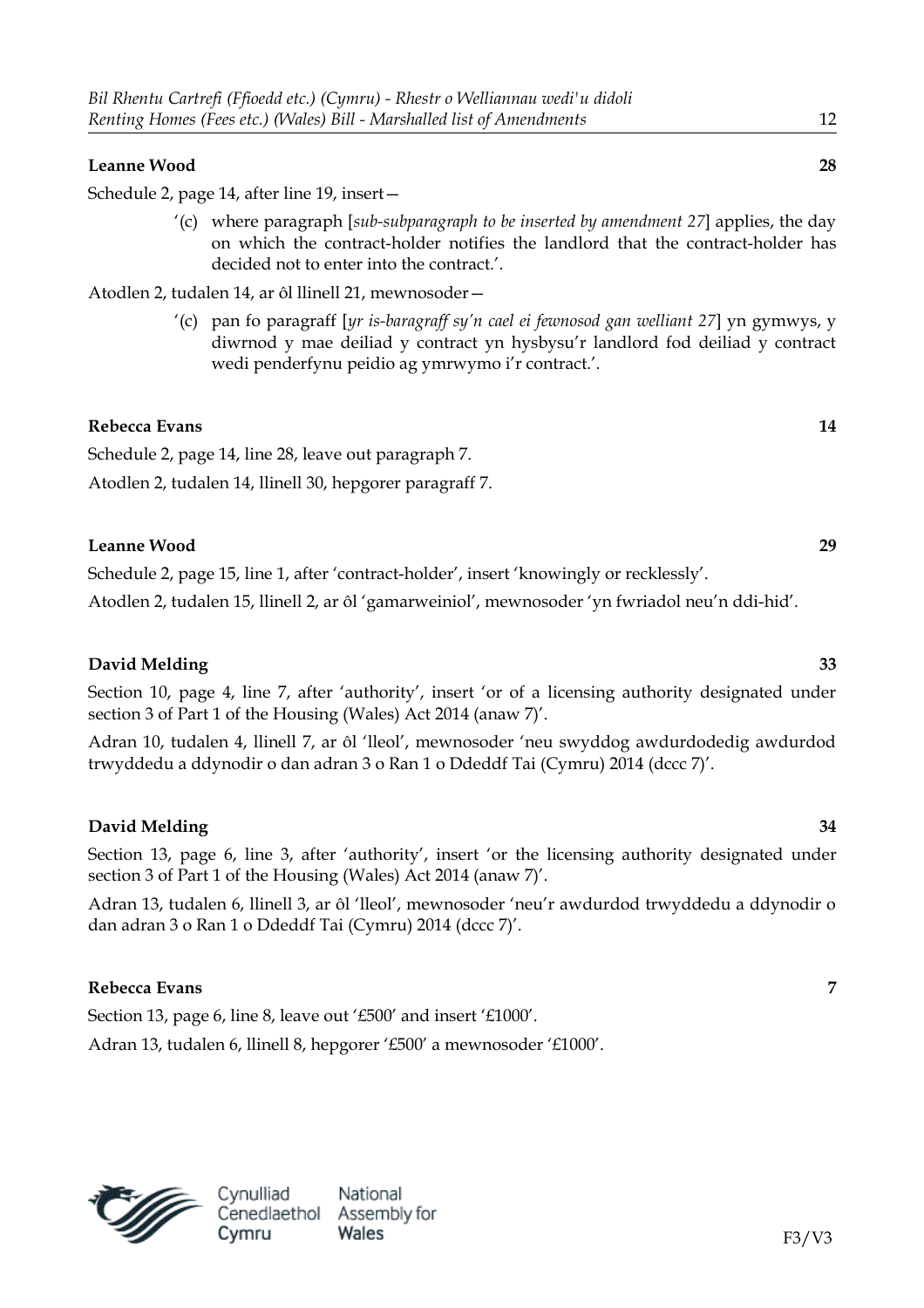Section 13, page 6, line 8, leave out '£500' and insert '£2,000'. Adran 13, tudalen 6, llinell 8, hepgorer '£500' a mewnosoder '£2,000'.

# **David Melding 36**

Section 13, page 6, line 15, after 'question', insert 'or the licensing authority designated under section 3 of Part 1 of the Housing (Wales) Act 2014 (anaw 7)'.

Adran 13, tudalen 6, llinell 15, ar ôl 'sylw', mewnosoder 'neu'r awdurdod trwyddedu a ddynodir o dan adran 3 o Ran 1 o Ddeddf Tai (Cymru) 2014 (dccc 7)'.

# **David Melding 37**

Section 13, page 6, line 16, after 'authority', insert 'or by the licensing authority designated under section 3 of Part 1 of the Housing (Wales) Act 2014 (anaw 7)'.

Adran 13, tudalen 6, llinell 16, ar ôl 'lleol', mewnosoder 'neu'r awdurdod trwyddedu a ddynodir o dan adran 3 o Ran 1 o Ddeddf Tai (Cymru) 2014 (dccc 7)'.

# **David Melding 38**

Page 6, after line 19, insert a new section—

# **'[ ] Duty of local housing authority to notify licensing authority on receipt of payment of fixed penalty notice**

- (1) As soon as reasonably practicable after receiving payment from a person issued with a fixed penalty notice under this Act in respect of a dwelling located wholly or partly in its area, a local housing authority must comply with subsection (2).
- (2) The authority must give notification of the fixed penalty notice to the licensing authority designated under section 3 of Part 1 of the Housing (Wales) Act 2014 (anaw 7).'.

Tudalen 6, ar ôl llinell 19, mewnosoder adran newydd—

# **'[ ] Dyletswydd awdurdod tai lleol i hysbysu awdurdod trwyddedu ar ôl derbyn taliad o hysbysiad cosb benodedig**

- (1) Cyn gynted ag y bo'n rhesymol ymarferol ar ôl derbyn taliad gan berson y rhoddwyd hysbysiad cosb benodedig iddo o dan y Ddeddf hon mewn cysylltiad ag annedd sy'n gyfan gwbl neu'n rhannol yn ei ardal, rhaid i awdurdod tai lleol gydymffurfio ag isadran (2).
- (2) Rhaid i'r awdurdod roi hysbysiad am yr hysbysiad cosb benodedig i'r awdurdod trwyddedu a ddynodir o dan adran 3 o Ran 1 o Ddeddf Tai (Cymru) 2014 (dccc 7).'.

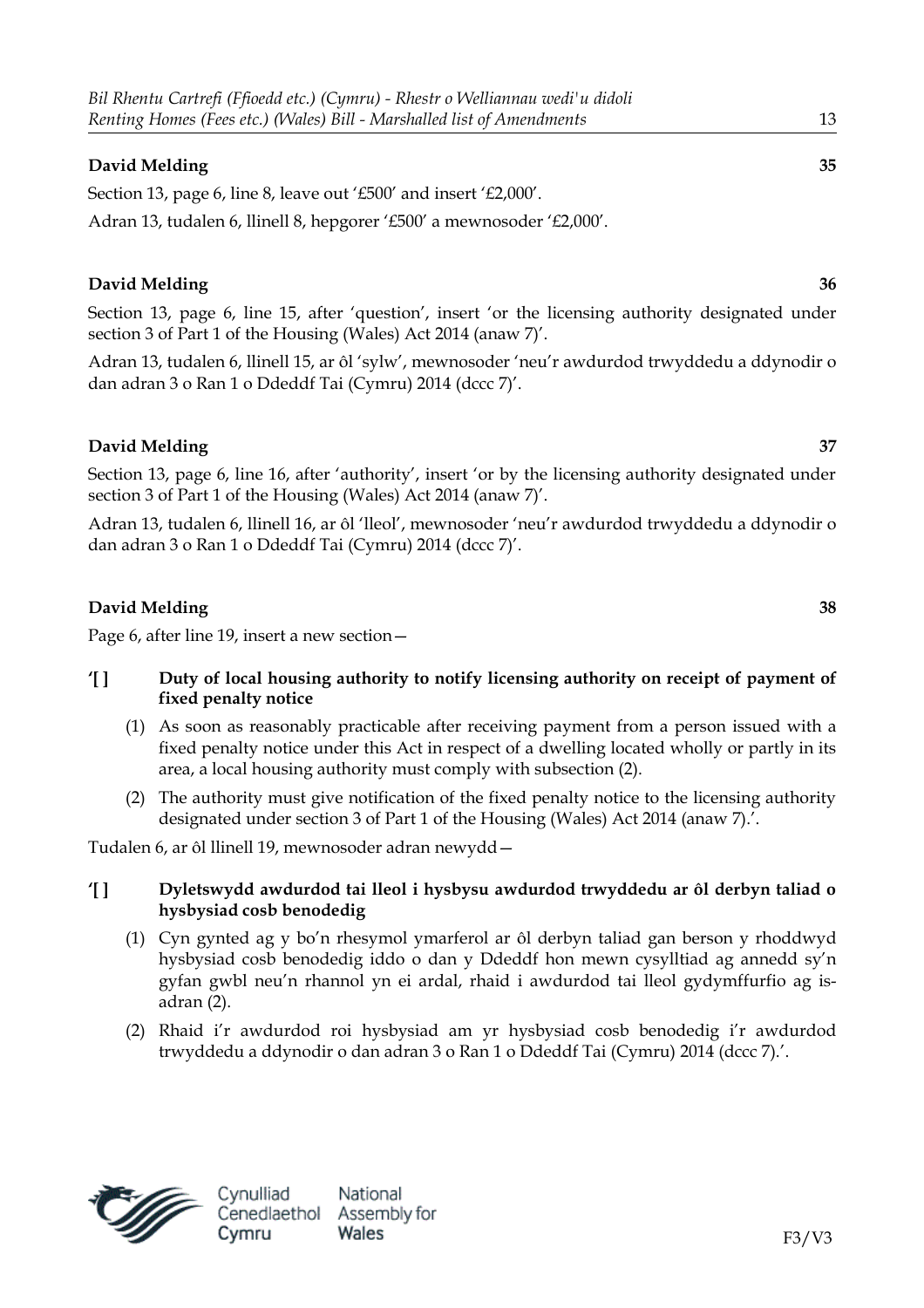Section 15, page 6, line 29, after 'authority', insert 'and the licensing authority designated under section 3 of Part 1 of the Housing (Wales) Act 2014 (anaw 7)'.

Adran 15, tudalen 6, llinell 29, ar ôl 'lleol', mewnosoder 'a'r awdurdod trwyddedu a ddynodir o dan adran 3 o Ran 1 o Ddeddf Tai (Cymru) 2014 (dccc 7)'.

# **David Melding 40**

Section 16, page 6, line 33, after 'authority', insert 'or of the licensing authority designated under section 3 of Part 1 of the Housing (Wales) Act 2014 (anaw 7)'.

Adran 16, tudalen 6, llinell 33, ar ôl 'lleol', mewnosoder 'neu'r awdurdod trwyddedu a ddynodir o dan adran 3 o Ran 1 o Ddeddf Tai (Cymru) 2014 (dccc 7)'.

# **Rebecca Evans 8**

Page 6, after line 35, insert a new section—

*'Restrictions on termination by landlord of standard occupation contracts*

# **[ ] Amendment of Renting Homes (Wales) Act 2016: restrictions on terminating contracts**

- (1) The Renting Homes (Wales) Act 2016 is amended as follows.
- (2) After section 177 (restriction on landlord under a periodic contract giving notice for possession: breach of security or deposit requirements), insert—

# **"177A Restrictions on section 173: breaches of requirements of Renting Homes (Fees etc.) Act 2019**

- (1) The landlord may not give a notice under section 173 at a time when—
	- (a) the landlord has required a prohibited payment (within the meaning given by the Renting Homes (Fees etc.) (Wales) Act 2019) to be made, as a condition of the grant, renewal or continuance of the contract,
	- (b) as a result of the requirement, a prohibited payment has been made to the landlord or to any other person, and
	- (c) the prohibited payment has not been repaid.
- (2) The landlord may not give a notice under section 173 at a time when —
	- (a) a holding deposit (within the meaning given by the Renting Homes (Fees etc.) (Wales) Act 2019) paid in relation to the contract has not been repaid, and
	- (b) the circumstances are such that the failure to repay the deposit amounts to a breach of the requirements of Schedule 2 to that Act.

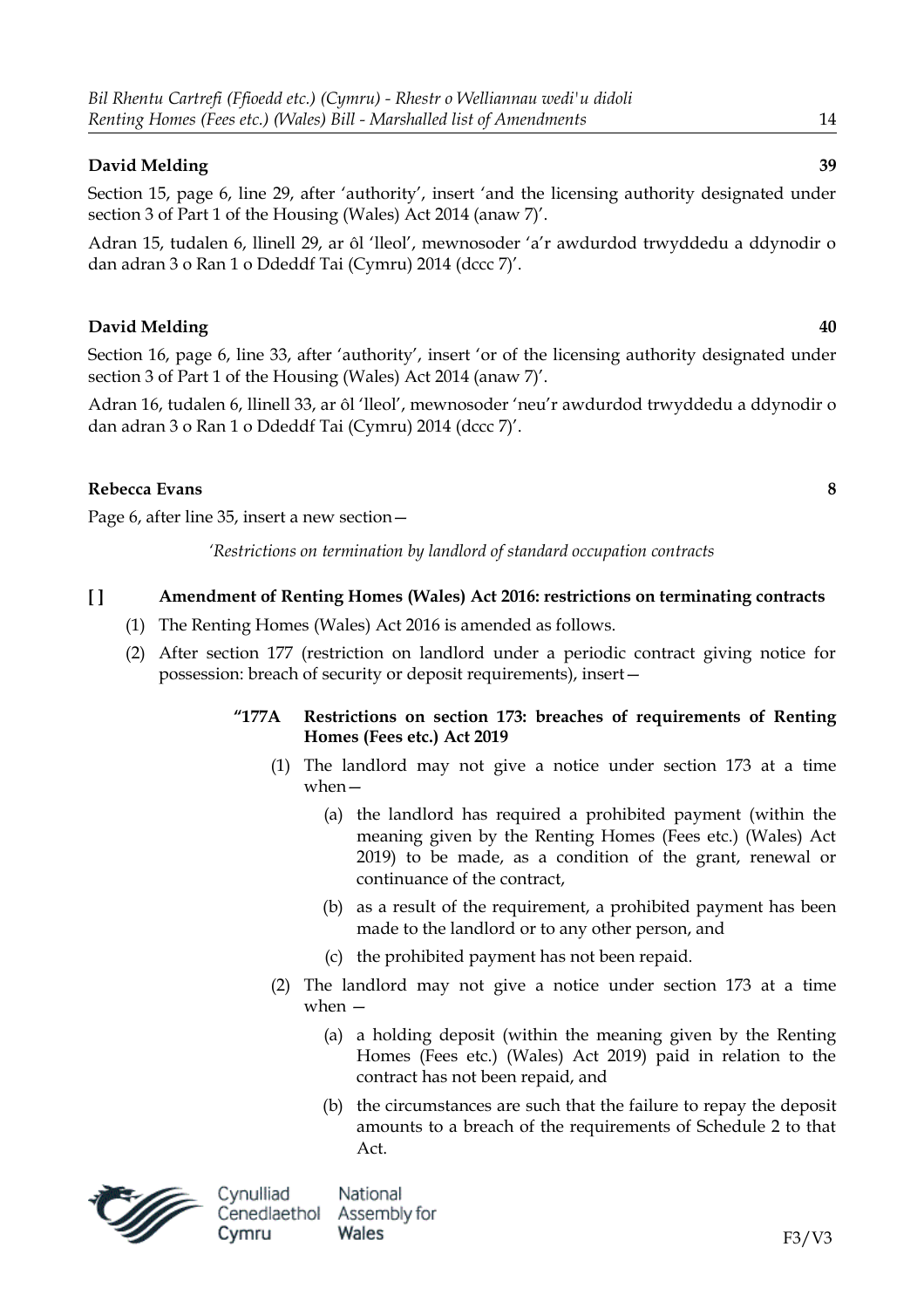- (3) In determining for the purposes of this section whether a prohibited payment or a holding deposit has been repaid, the payment or deposit is to be treated as having been repaid to the extent (if any) that it has been applied towards either or both of the following—
	- (a) a payment of rent under the contract;
	- (b) a payment required as security in respect of the contract.
- (4) This section is a fundamental provision which is incorporated as a term of all periodic standard contracts."
- (3) In section 126 (notice procedure for variation, under section 125, of occupation contract by landlord), in subsection (2), for "or section 177 (breach of security or deposit requirements)" substitute ", section 177 (breach of security or deposit requirements) or section 177A (breach of requirements of Renting Homes (Fees etc.) (Wales) Act 2019)".
- (4) In section 183 (relevance of events under fixed term standard contract, where, at expiry, contract continues as a periodic standard contract and landlord makes claim for possession), in subsection (2), for "177" substitute "177A".
- (5) After section 198 (restrictions on use of landlord's break clause: security and deposit requirements), insert—

# **"198A Restrictions on use of landlord's break clause: breaches of requirements of Renting Homes (Fees etc.) Act 2019**

- (1) The landlord may not give notice under a landlord's break clause at a time when—
	- (a) the landlord has required a prohibited payment (within the meaning given by the Renting Homes (Fees etc.) (Wales) Act 2019) to be made, as a condition of the grant, renewal or continuance of the contract,
	- (b) as a result of the requirement, a prohibited payment has been made to the landlord or to any other person, and
	- (c) the prohibited payment has not been repaid.
- (2) The landlord may not give notice under a landlord's break clause at a time when—
	- (a) a holding deposit (within the meaning given by the Renting Homes (Fees etc.) (Wales) Act 2019) paid in relation to the contract has not been repaid, and
	- (b) the circumstances are such that the failure to repay the deposit amounts to a breach of the requirements of Schedule 2 to that Act.
- (3) In determining for the purposes of this section whether a prohibited payment or a holding deposit has been repaid, the payment or deposit is to be treated as having been repaid to the extent (if any) that it has been applied towards either or both of the following—
	- (a) a payment of rent under the contract;

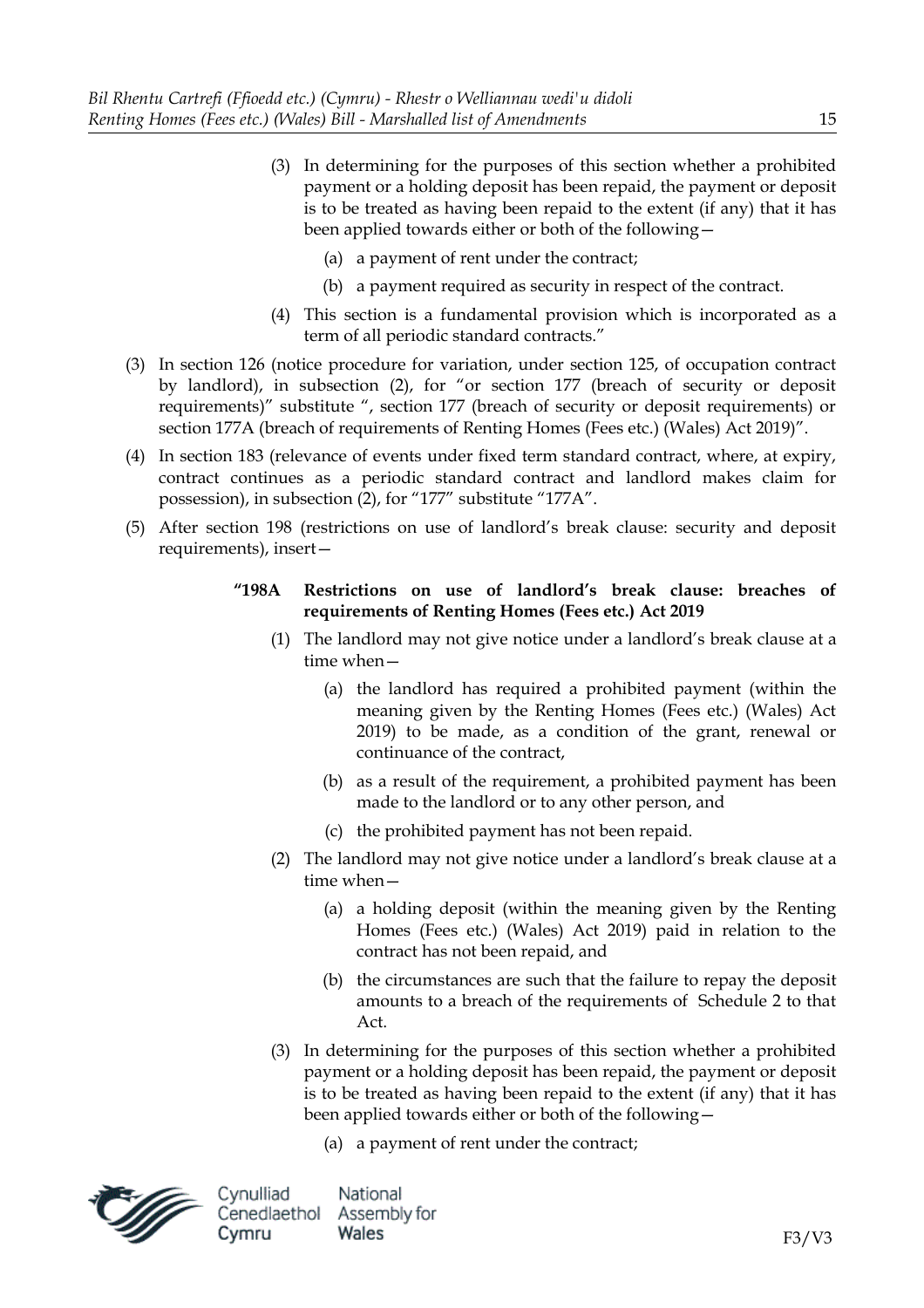- (b) a payment required as security in respect of the contract.
- (4) This section is a fundamental provision which is incorporated as a term of all fixed term standard contracts."
- (6) In section 204 (restrictions on court hearing a landlord's claims for possession)—
	- (a) in subsection  $(1)(a)(vii)$ , after "177" insert ", 177A";
	- (b) in subsection  $(1)(a)(xiii)$ , after "198" insert ", 198A".
- (7) In Schedule 1 (overview of fundamental provisions incorporated as terms of occupation contracts)—
	- (a) in Part 2 (periodic standard contracts), in table 4, in the notes for the entry for sections 173 to 180 (termination by notice given by landlord)
		- for "and 176" substitute ", 176, 177 and 177A";
		- (ii) for "section 176" substitute "section 177";
	- (b) in Part 3 (fixed term standard contracts), in table 5, in the notes for the entry for sections 195 to 201 (termination by notice given by landlord under landlord's break clause), for "section 196 (breach of deposit rules)" substitute "section 198 (breach of security and deposit requirements)".'.

Tudalen 6, ar ôl llinell 35, mewnosoder adran newydd—

*'Cyfyngiadau ar derfynu gan landlord gontractau meddiannaeth safonol*

# **[ ] Diwygio Deddf Rhentu Cartrefi (Cymru) 2016: cyfyngiadau ar derfynu contractau**

- (1) Mae Deddf Rhentu Cartrefi (Cymru) 2016 wedi ei diwygio fel a ganlyn.
- (2) Ar ôl adran 177 (cyfyngiad ar landlord o dan gontract cyfnodol yn rhoi hysbysiad adennill meddiant: torri gofynion sicrwydd neu flaendal), mewnosoder—

### **"177A Cyfyngiadau ar adran 173: torri gofynion Deddf Rhentu Cartrefi (Ffioedd etc.) 2019**

- (1) Ni chaiff y landlord roi hysbysiad o dan adran 173 ar adeg—
	- (a) pan fo'r landlord wedi ei gwneud yn ofynnol bod taliad gwaharddedig (o fewn yr ystyr a roddir gan Ddeddf Rhentu Cartrefi (Ffioedd etc.) (Cymru) 2019) yn cael ei wneud, fel amod o roi, adnewyddu neu barhau â'r contract,
	- (b) pan fo taliad gwaharddedig wedi ei wneud i'r landlord neu i unrhyw berson arall o ganlyniad i'r gofyniad, ac
	- (c) pan na fo'r taliad gwaharddedig wedi ei ad-dalu.
- (2) Ni chaiff landlord roi hysbysiad o dan adran 173 ar adeg—
	- (a) pan na fo blaendal cadw (o fewn yr ystyr a roddir gan Ddeddf Rhentu Cartrefi (Ffioedd etc.) (Cymru) 2019) a dalwyd mewn perthynas â'r contract wedi ei ad-dalu, a
	- (b) pan fo'r amgylchiadau yn golygu bod y methiant i ad-dalu'r blaendal yn gyfystyr â thorri gofynion Atodlen 2 i'r Ddeddf honno.

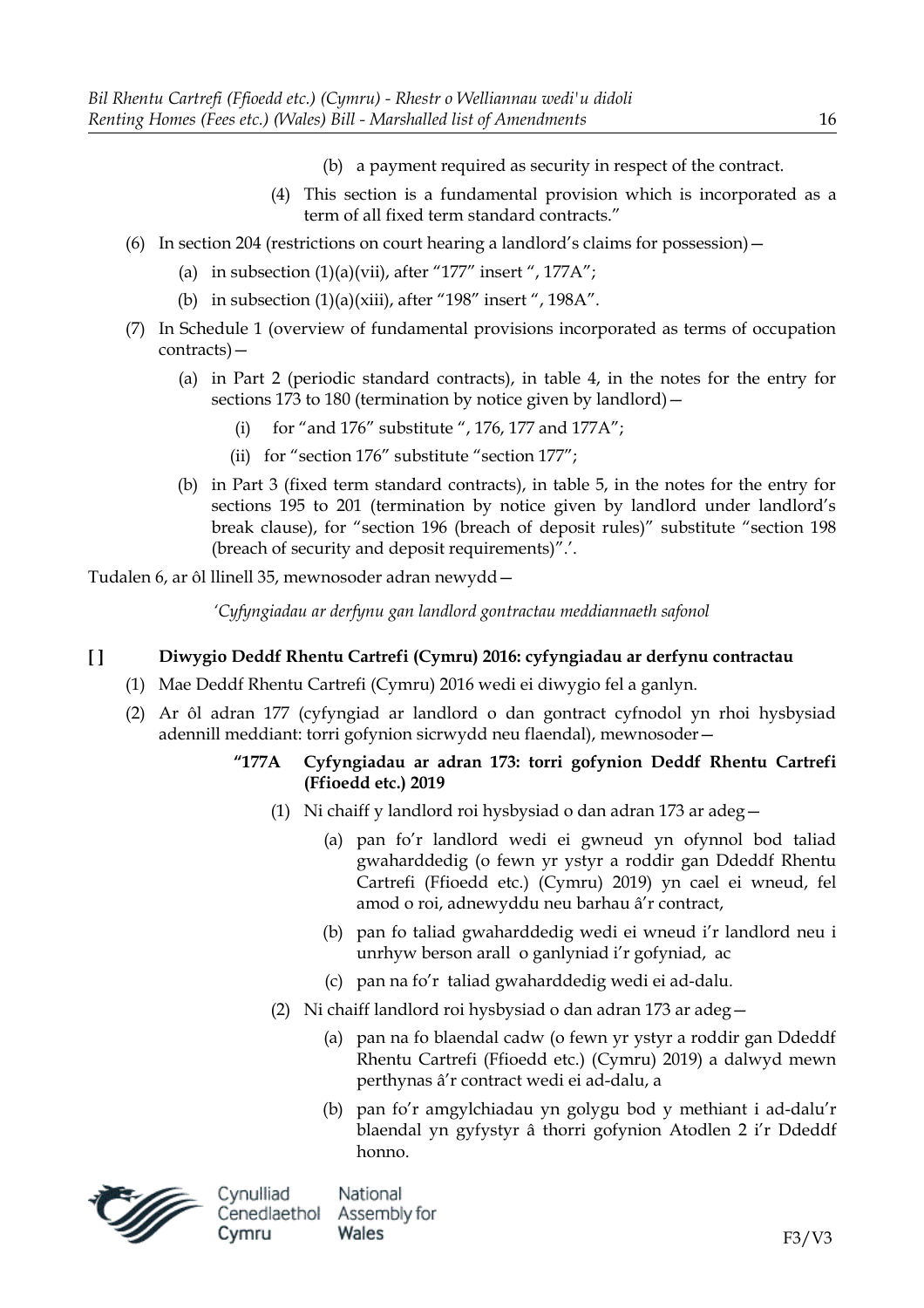- (3) Wrth benderfynu at ddibenion yr adran hon pa un a yw taliad gwaharddedig neu flaendal cadw wedi ei ad-dalu, mae'r taliad neu'r blaendal i'w drin fel pe bai wedi ei ad-dalu i'r graddau (os o gwbl) ei fod wedi ei roi tuag at y naill neu'r llall o'r canlynol, neu'r ddau ohonynt—
	- (a) taliad rhent o dan y contract;
	- (b) taliad sy'n ofynnol fel sicrwydd mewn cysylltiad â'r contract.
- (4) Mae'r adran hon yn ddarpariaeth sylfaenol sydd wedi ei hymgorffori fel un o delerau pob contract cyfnodol safonol."
- (3) Yn adran 126 (y weithdrefn hysbysu ar gyfer amrywio, o dan adran 125, gontract meddiannaeth gan y landlord), yn is-adran (2), yn lle "neu adran 177 (torri gofynion sicrwydd neu flaendal)" rhodder ", adran 177 (torri gofynion sicrwydd neu flaendal) neu adran 177A (torri gofynion Deddf Rhentu Cartrefi (Ffioedd etc.) 2019)".
- (4) Yn adran 183 (perthnasedd digwyddiadau o dan gontract safonol cyfnod penodol, pan fo contract, pan ddaw i ben, yn parhau yn gontract safonol cyfnodol a'r landlord yn gwneud hawliad meddiant), yn is-adran (2), yn lle "177" rhodder "177A".
- (5) Ar ôl adran 198 (cyfyngiadau ar y defnydd o gymal terfynu'r landlord: gofynion sicrwydd a blaendal), mewnosoder—
	- **"198A Cyfyngiadau ar y defnydd o gymal terfynu'r landlord: torri gofynion Deddf Rhentu Cartrefi (Ffioedd etc.) 2019**
		- (1) Ni chaiff y landlord roi hysbysiad o dan gymal terfynu'r landlord ar adeg—
			- (a) pan fo'r landlord wedi ei gwneud yn ofynnol bod taliad gwaharddedig (o fewn yr ystyr a roddir gan Ddeddf Rhentu Cartrefi (Ffioedd etc.) (Cymru) 2019) yn cael ei wneud, fel amod o roi, adnewyddu neu barhau â'r contract,
			- (b) pan fo taliad gwaharddedig wedi ei wneud i'r landlord neu i unrhyw berson arall o ganlyniad i'r gofyniad, ac
			- (c) pan na fo'r taliad gwaharddedig wedi ei ad-dalu.
		- (2) Ni chaiff y landlord roi hysbysiad o dan gymal terfynu'r landlord ar adeg—
			- (a) pan na fo blaendal cadw (o fewn yr ystyr a roddir gan Ddeddf Rhentu Cartrefi (Ffioedd etc.) (Cymru) 2019) a dalwyd mewn perthynas â'r contract wedi ei ad-dalu, a
			- (b) pan fo'r amgylchiadau yn golygu bod y methiant i ad-dalu'r blaendal yn gyfystyr â thorri gofynion Atodlen 2 i'r Ddeddf honno.
		- (3) Wrth benderfynu at ddibenion yr adran hon pa un a yw taliad gwaharddedig neu flaendal cadw wedi ei ad-dalu, mae'r taliad neu'r blaendal i'w drin fel pe bai wedi ei ad-dalu i'r graddau (os o gwbl) ei fod wedi ei roi tuag at y naill neu'r llall o'r canlynol, neu'r ddau ohonynt—



Cynulliad National Cenedlaethol Assembly for Cymru Wales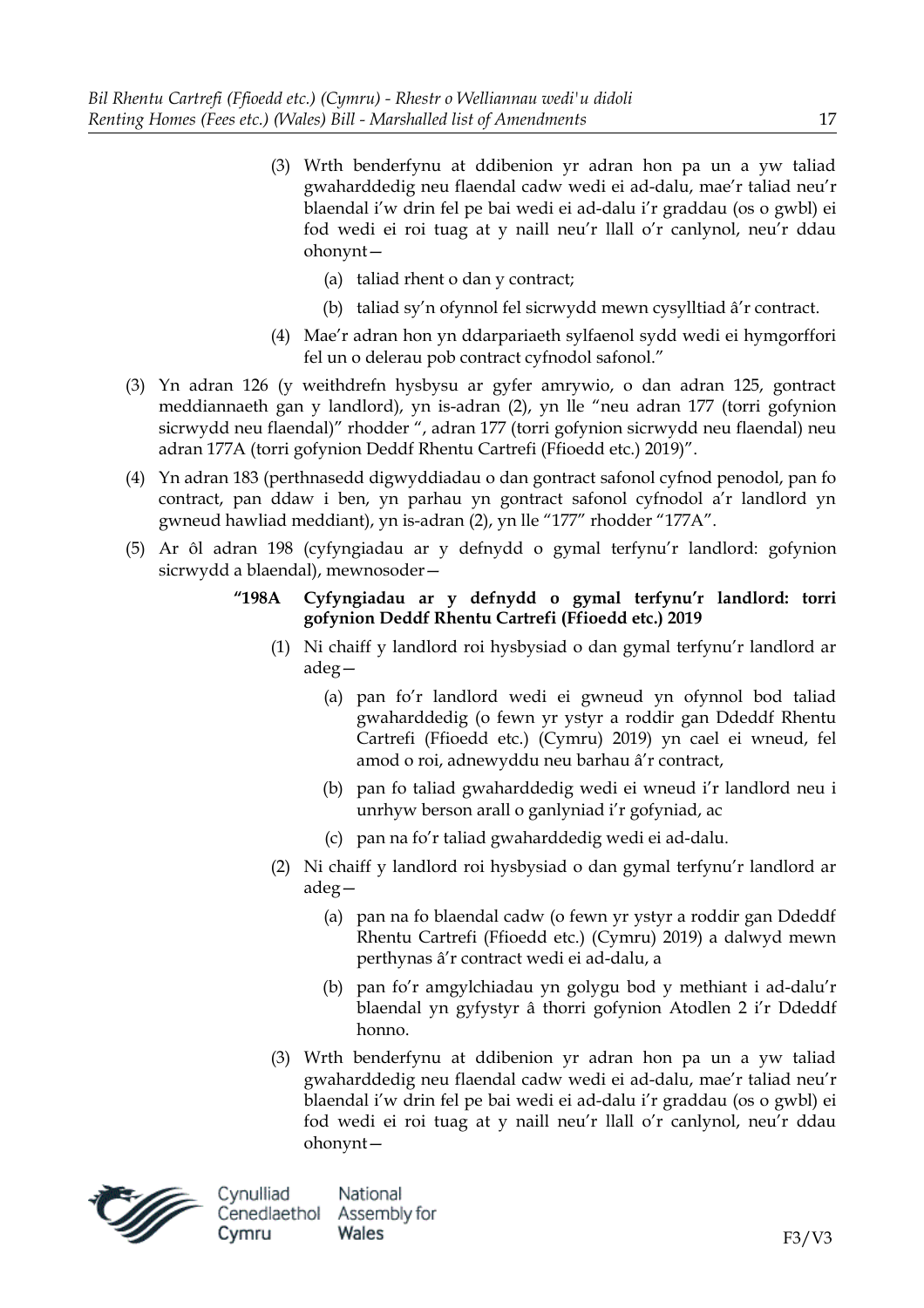- (a) taliad rhent o dan y contract;
- (b) taliad sy'n ofynnol fel sicrwydd mewn cysylltiad â'r contract.
- (4) Mae'r adran hon yn ddarpariaeth sylfaenol sydd wedi ei hymgorffori fel un o delerau pob contract cyfnod sefydlog safonol."
- (6) Yn adran 204 (cyfyngiadau ar lys yn gwrando hawliadau meddiant landlord)—
	- (a) yn is-adran  $(1)(a)(vii)$ , ar ôl "177" mewnosoder ", 177A";
	- (b) yn is-adran (1)(a)(xiii), ar ôl "198" mewnosoder ", 198A".
- (7) Yn Atodlen 1 (trosolwg o ddarpariaethau sylfaenol a ymgorfforir fel telerau contractau meddiannaeth)—
	- (a) yn Rhan 2 (contractau safonol cyfnodol), yn nhabl 4, yn y nodiadau ar y cofnod ar gyfer adrannau 173 i 180 (terfynu drwy hysbysiad a roddir gan landlord)—
		- (i) yn lle "a 176" rhodder ", 176, 177 a 177A";
		- (ii) yn lle "adran 176" rhodder "adran 177";
	- (b) yn Rhan 3 (contractau safonol cyfnod penodol), yn nhabl 5, yn y nodiadau ar y cofnod ar gyfer adrannau 195 i 201 (terfynu drwy hysbysiad a roddir gan landlord o dan gymal terfynu'r landlord), yn lle "adran 196 (torri'r rheolau blaendal)" rhodder "adran 198 (torri gofynion sicrwydd a blaendal)".'.

Page 6, after line 35, insert a new section—

*'Restriction on termination by landlord of standard occupation contracts*

#### **[ ] Amendment of Renting Homes (Wales) Act 2016: restriction on terminating contracts**

- (1) After section 186 (Landlord's notice in connection with end of term) insert—
	- **"186A Restrictions on section 186: breaches of requirements of Renting Homes (Fees etc.) Act 2019**
		- (1) The landlord may not give a notice under section 186 at a time when—
			- (a) the landlord has required a prohibited payment (within the meaning given by the Renting Homes (Fees etc.) (Wales) Act 2019) to be made, as a condition of the grant, renewal or continuance of the contract,
			- (b) as a result of the requirement, a prohibited payment has been made to the landlord or to any other person, and
			- (c) the prohibited payment has not been repaid.
		- (2) The landlord may not give a notice under section 186 at a time when—



Cynulliad National Cenedlaethol Assembly for Cymru Wales

F3/V3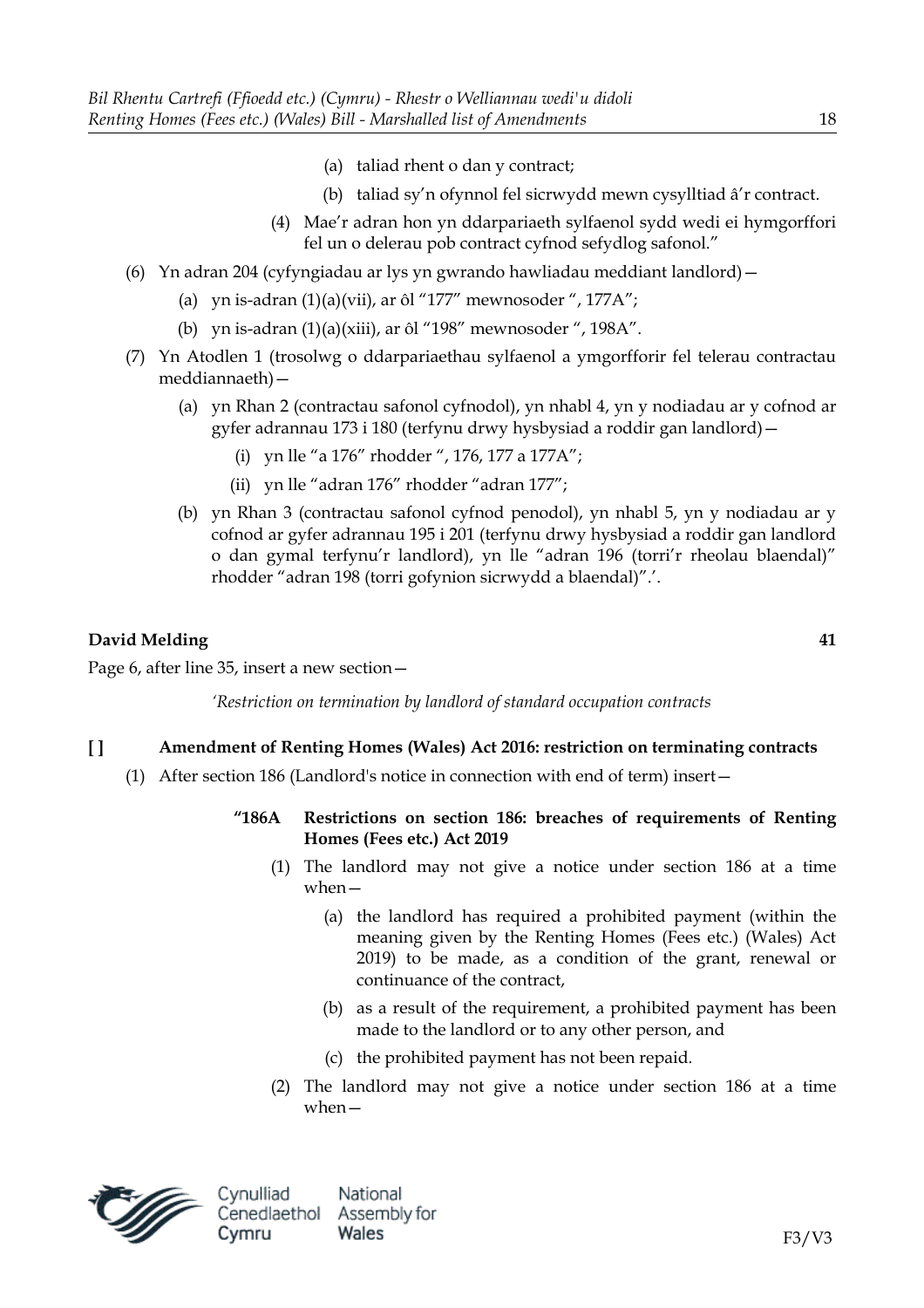- (a) a holding deposit (within the meaning given by the Renting Homes (Fees etc.) (Wales) Act 2019) paid in relation to the contract has not been repaid, and
- (b) the circumstances are such that the failure to repay the deposit amounts to a breach of the requirements of Schedule 2 to that Act.
- (3) In determining for the purposes of this section whether a prohibited payment or a holding deposit has been repaid, the payment or deposit is to be treated as having been repaid to the extent (if any) that it has been applied towards either or both of the following—
	- (a) a payment of rent under the contract;
	- (b) a payment required as security in respect of the contract.
- (4) This section is a fundamental provision which is incorporated as a term of all periodic standard contracts."
- (2) In section 126 (notice procedure for variation, under section 125, of occupation contract by landlord), in subsection (2), for "or section 177 (breach of security or deposit requirements)" substitute ", section 177 (breach of security or deposit requirements) or section 186A (restrictions on section 186: breaches of requirements of Renting Homes (Fees etc.) (Wales) Act 2019)".
- (3) In section 204 (restrictions on court hearing a landlord's claims for possession) in subsection (1)(a)(ix), after "186" insert " and 186A".
- (4) In Schedule 1 (overview of fundamental provisions incorporated as terms of occupation contracts)—
	- (a) in Part 2 (periodic standard contracts), in table 4, notes for the entry for new section 186A are required:
	- (b) in Part 3 (fixed term standard contracts), in table 5, in the notes for the entry for section 186 (Termination by notice given by L in connection with the end of the term of the contract) for "section 186" substitute "sections 186 and 186A".'.

Tudalen 6, ar ôl llinell 35, mewnosoder adran newydd—

*'Cyfyngiadau ar derfynu gan landlord gontractau meddiannaeth safonol*

# **[ ] Diwygio Deddf Rhentu Cartrefi (Cymru) 2016: cyfyngiadau ar derfynu contractau**

(1) Ar ôl adran 186 (Hysbysiad y landlord mewn cysylltiad â diwedd cyfnod penodol) mewnosoder—

# **"186A Cyfyngiadau ar adran 186: torri gofynion Deddf Rhentu Cartrefi (Ffioedd etc.) 2019**

- (1) Ni chaiff y landlord roi hysbysiad o dan adran 186 ar adeg—
	- (a) pan fo'r landlord wedi ei gwneud yn ofynnol bod taliad gwaharddedig (o fewn yr ystyr a roddir gan Ddeddf Rhentu Cartrefi (Ffioedd etc.) (Cymru) 2019) yn cael ei wneud, fel amod o roi, adnewyddu neu barhau â'r contract,

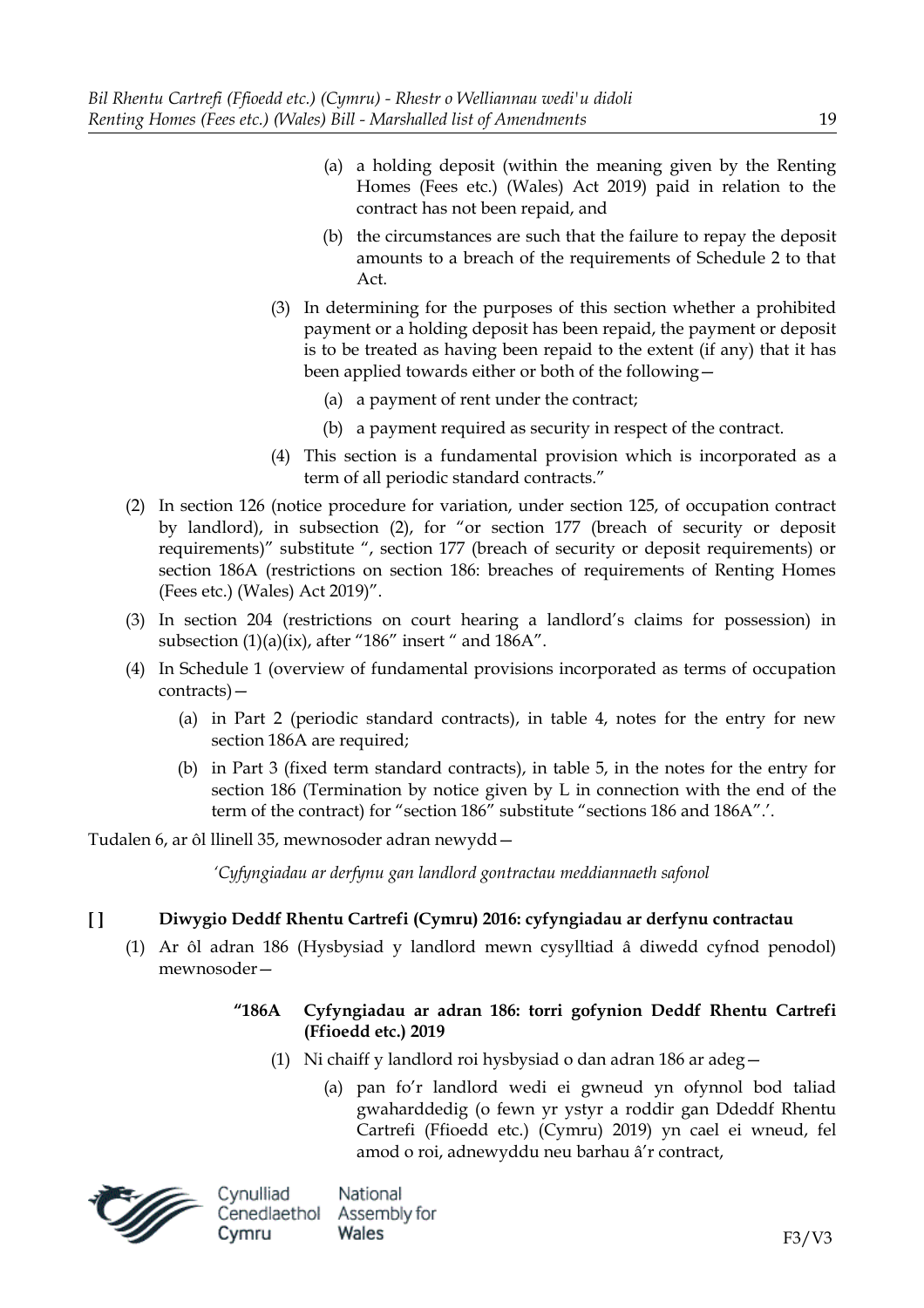- (b) pan fo taliad gwaharddedig wedi ei wneud i'r landlord neu i unrhyw berson arall o ganlyniad i'r gofyniad, ac
- (c) pan na fo'r taliad gwaharddedig wedi ei ad-dalu.
- (2) Ni chaiff landlord roi hysbysiad o dan adran 186 ar adeg—
	- (a) pan na fo blaendal cadw (o fewn yr ystyr a roddir gan Ddeddf Rhentu Cartrefi (Ffioedd etc.) (Cymru) 2019) a dalwyd mewn perthynas â'r contract wedi ei ad-dalu, a
	- (b) pan fo'r amgylchiadau yn golygu bod y methiant i ad-dalu'r blaendal yn gyfystyr â thorri gofynion Atodlen 2 i'r Ddeddf honno.
- (3) Wrth benderfynu at ddibenion yr adran hon pa un a yw taliad gwaharddedig neu flaendal cadw wedi ei ad-dalu, mae'r taliad neu'r blaendal i'w drin fel pe bai wedi ei ad-dalu i'r graddau (os o gwbl) ei fod wedi ei roi tuag at y naill neu'r llall o'r canlynol, neu'r ddau ohonynt—
	- (a) taliad rhent o dan y contract;
	- (b) taliad sy'n ofynnol fel sicrwydd mewn cysylltiad â'r contract.
- (4) Mae'r adran hon yn ddarpariaeth sylfaenol sydd wedi ei hymgorffori fel un o delerau pob contract cyfnodol safonol."
- (2) Yn adran 126 (y weithdrefn hysbysu ar gyfer amrywio, o dan adran 125, gontract meddiannaeth gan y landlord), yn is-adran (2), yn lle "neu adran 177 (torri gofynion sicrwydd neu flaendal)" rhodder ", adran 177 (torri gofynion sicrwydd neu flaendal) neu adran 186A (cyfyngiadau ar adran 186: torri gofynion Deddf Rhentu Cartrefi (Ffioedd etc.) 2019)".
- (3) Yn adran 204 (cyfyngiadau ar lys yn gwrando hawliadau meddiant landlord) yn is-adran  $(1)(a)(ix)$ , ar ôl "186" mewnosoder " a 186A".
- (4) Yn Atodlen 1 (trosolwg o ddarpariaethau sylfaenol a ymgorfforir fel telerau contractau meddiannaeth)—
	- (a) yn Rhan 2 (contractau safonol cyfnodol), yn nhabl 4, mae'n ofynnol cael nodiadau ar y cofnod ar gyfer adran 186A newydd;
	- (b) yn Rhan 3 (contractau safonol cyfnod penodol), yn nhabl 5, yn y nodiadau ar gyfer y cofnod ar gyfer adran 186 (Terfynu drwy hysbysiad a roddir gan L mewn cysylltiad â diwedd cyfnod y contract) yn lle "adran 186" rhodder "adrannau 186 a 186A".'.

Page 7, after line 2, insert a new section—

- **'[ ] Recovery of a prohibited payment or holding deposit by a local housing authority or licensing authority**
	- (1) Subsection (2) applies where a local housing authority or licensing authority  $-$

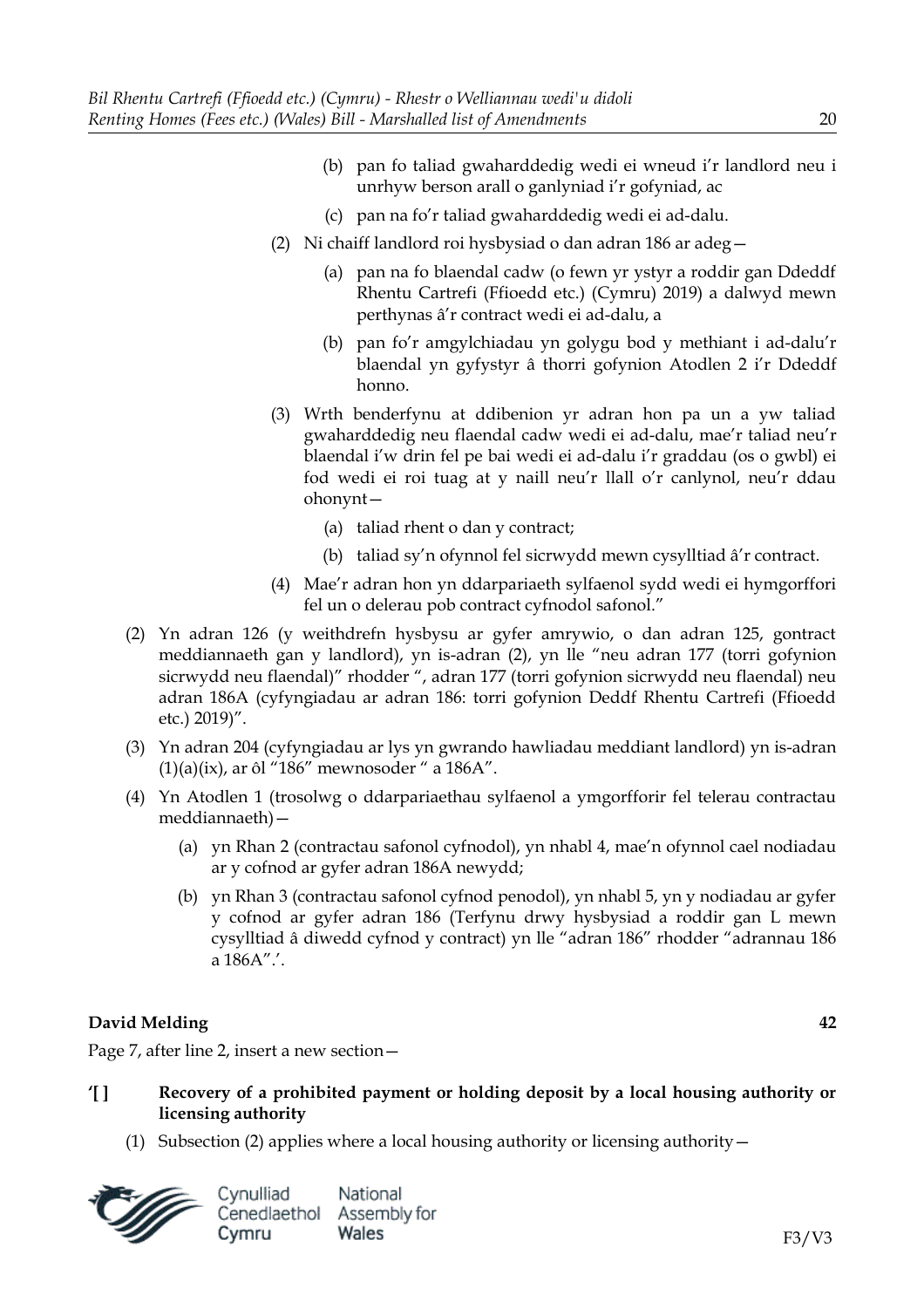- (a) issues a fixed penalty notice under section 13 on a landlord or letting agent for breaching section 2 or 3,
- (b) is satisfied on the balance of probabilities that the breach resulted in a person ("the relevant person") making a prohibited payment to a landlord, letting agent or third party, and
- (c) is satisfied on the balance of probabilities that all or part of the prohibited payment has not been repaid to the relevant person.
- (2) The authority may require the landlord or letting agent to pay to the relevant person—
	- (a) if none of the prohibited payment has been repaid to the relevant person, the amount of the prohibited payment;
	- (b) if part of the prohibited payment has been repaid to the relevant person, the remaining part of the prohibited payment.
- (3) But subsection (2) does not apply in relation to a prohibited payment if or to the extent that, with the consent of the relevant person—
	- (a) the prohibited payment, or the remaining part of it, has been applied towards a payment of rent under the contract, or
	- (b) the prohibited payment, or the remaining part of it, has been applied towards the security deposit in respect of the contract.
- (4) Subsection (5) applies where a local housing authority or licensing authority—
	- (a) issues a fixed penalty notice under section 13 on a landlord or letting agent for breaching Schedule 2 (treatment of holding deposit), and
	- (b) is satisfied on the balance of probabilities that all or part of the holding deposit has not been repaid to the relevant person.
- (5) The local housing authority or licensing authority may require the landlord or letting agent to pay to the relevant person—
	- (a) if none of the holding deposit has been repaid to the relevant person, the amount of the holding deposit;
	- (b) if part of the holding deposit has been repaid to the relevant person, the remaining part of the holding deposit.
- (6) But subsection (5) does not apply in relation to a holding deposit if or to the extent that, with the consent of the relevant person—
	- (a) the holding deposit, or the remaining part of it, has been applied towards a payment of rent under the contract, or
	- (b) the holding deposit, or the remaining part of it, has been applied towards the security deposit in respect of the contract.
- (7) Subsection (2) or (5) does not apply if the relevant person has made an application to the county court under section 18 (recovery of a prohibited payment or holding deposit by contract-holder) for recovery of all or part of the amount referred to in that subsection.
- (8) "Licensing authority" in this section means a licensing authority designated under section 3 of Part 1 of the Housing (Wales) Act 2014 (anaw 7).'.

Tudalen 7, ar ôl llinell 2, mewnosoder adran newydd—

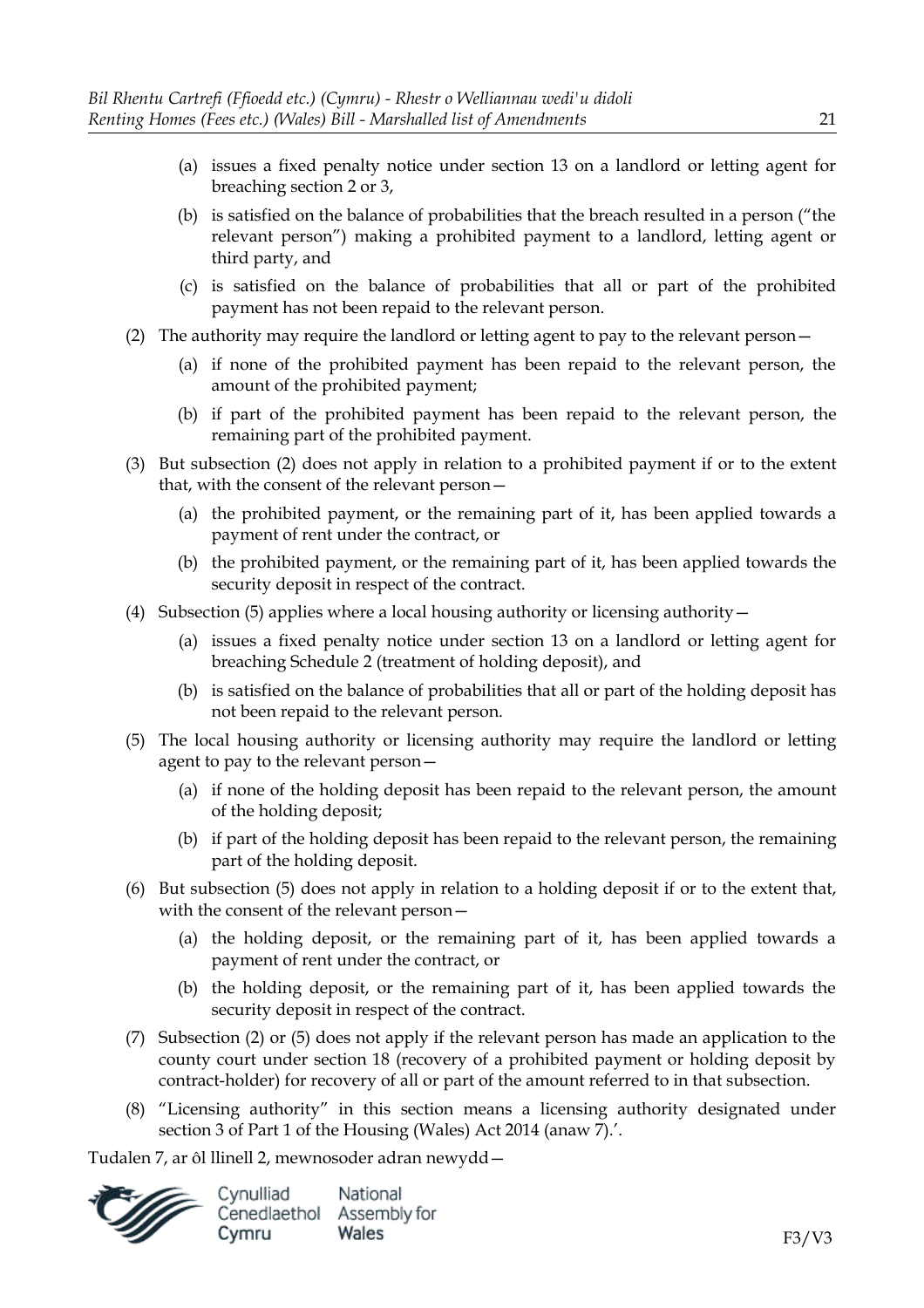# **'[ ] Adennill taliad gwaharddedig neu flaendal cadw gan awdurdod tai lleol neu awdurdod trwyddedu**

- (1) Mae is-adran (2) yn gymwys pan fo awdurdod tai lleol neu awdurdod trwyddedu—
	- (a) yn dyroddi hysbysiad cosb benodedig o dan adran 13 i landlord neu asiant gosod eiddo am dorri adran 2 neu adran 3,
	- (b) yn fodlon yn ôl pwysau tebygolrwydd fod y toriad wedi achosi i berson ("y person perthnasol") wneud taliad gwaharddedig i landlord, asiant gosod eiddo neu drydydd parti, ac
	- (c) yn fodlon yn ôl pwysau tebygolrwydd nad yw'r taliad gwaharddedig wedi'i addalu yn llwyr neu'n rhannol i'r person perthnasol.
- (2) Caiff yr awdurdod ei gwneud yn ofynnol i'r landlord neu'r asiant gosod eiddo dalu i'r person perthnasol—
	- (a) os na thalwyd dim o'r taliad gwaharddedig i'r person perthnasol, swm y taliad gwaharddedig;
	- (b) os talwyd rhan o'r taliad gwaharddedig i'r person perthnasol, y rhan honno o'r taliad gwaharddedig sy'n weddill.
- (3) Ond nid yw is-adran (2) yn gymwys mewn perthynas â thaliad gwaharddedig
	- (a) os cafodd y taliad gwaharddedig, neu'r rhan ohono sy'n weddill neu i'r graddau y cafodd y taliad gwaharddedig, neu'r rhan ohono sy'n weddill, gyda chydsyniad y person perthnasol, ei gymhwyso tuag at dalu rhent o dan y contract, neu
	- (b) os cafodd y taliad gwaharddedig, neu'r rhan ohono sy'n weddill neu i'r graddau y cafodd y taliad gwaharddedig, neu'r rhan ohono sy'n weddill, gyda chydsyniad y person perthnasol, ei gymhwyso tuag at y blaendal sicrwydd mewn cysylltiad â'r contract.
- (4) Mae is-adran (5) yn gymwys pan fo awdurdod tai lleol neu awdurdod trwyddedu—
	- (a) yn dyroddi hysbysiad cosb benodedig o dan adran 13 i landlord neu asiant gosod eiddo am dorri Atodlen 2 (ymdrin â blaendal cadw), a
	- (b) yn fodlon yn ôl pwysau tebygolrwydd nad yw'r blaendal cadw wedi'i ad-dalu'n llwyr neu'n rhannol i'r person perthnasol.
- (5) Caiff yr awdurdod tai lleol neu'r awdurdod trwyddedu ei gwneud yn ofynnol i'r landlord neu'r asiant gosod eiddo dalu i'r person perthnasol—
	- (a) os na thalwyd dim o'r blaendal cadw i'r person perthnasol, swm y blaendal cadw;
	- (b) os talwyd rhan o'r blaendal cadw i'r person perthnasol, y rhan honno o'r blaendal cadw sy'n weddill.
- (6) Ond nid yw is-adran (5) yn gymwys mewn perthynas â blaendal cadw
	- (a) os cafodd y blaendal cadw, neu'r rhan ohono sy'n weddill neu i'r graddau y cafodd y blaendal cadw, neu'r rhan ohono sy'n weddill, gyda chydsyniad y person perthnasol, ei gymhwyso tuag at dalu rhent o dan y contract, neu

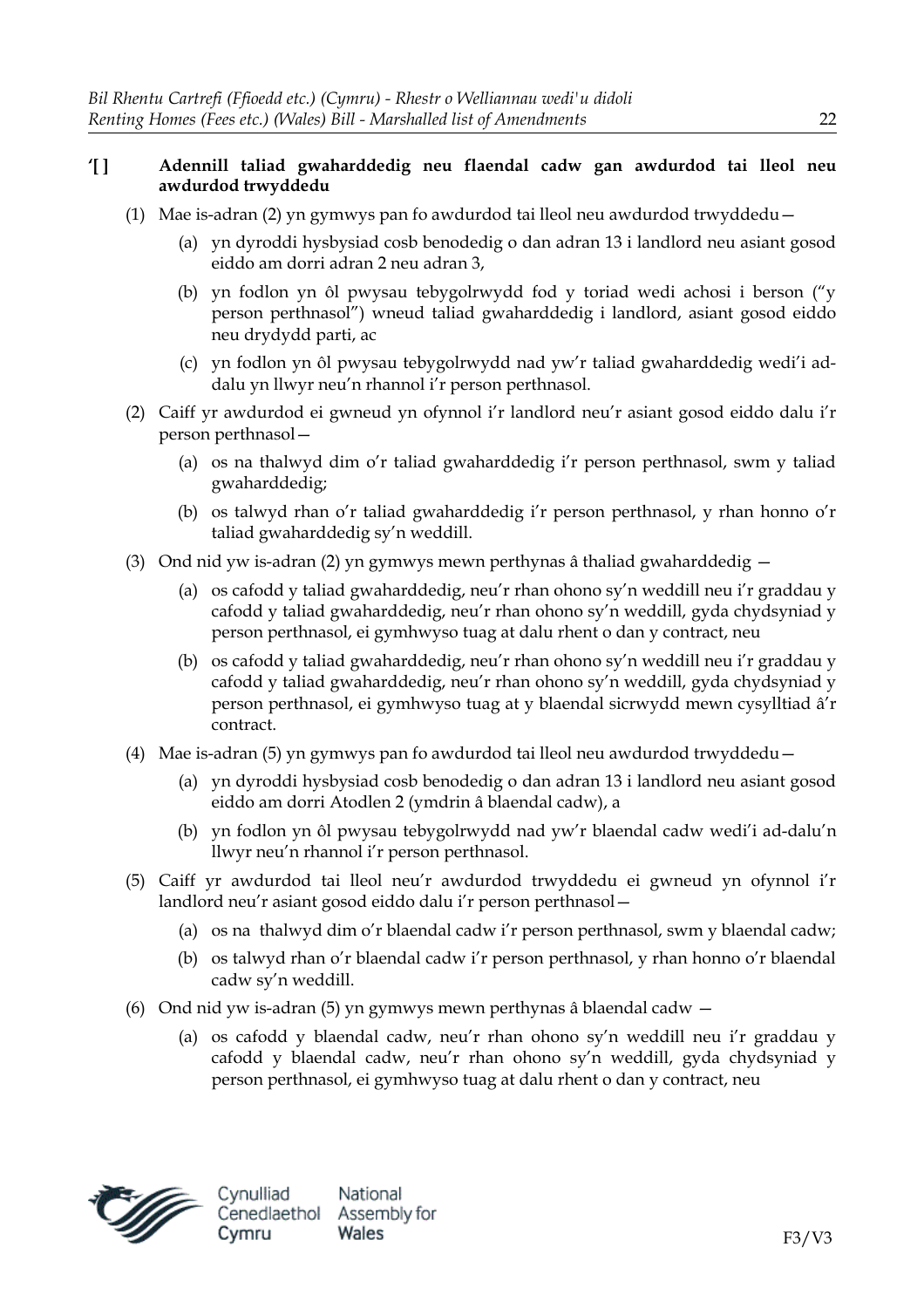- (b) os cafodd y blaendal cadw, neu'r rhan ohono sy'n weddill neu i'r graddau y cafodd y blaendal cadw, neu'r rhan ohono sy'n weddill, gyda chydsyniad y person perthnasol, ei gymhwyso tuag at y blaendal sicrwydd mewn cysylltiad â'r contract.
- (7) Nid yw is-adran (2) neu (5) yn gymwys os yw'r person perthnasol wedi gwneud cais i'r llys sirol o dan adran 18 (adennill taliad gwaharddedig neu flaendal cadw gan ddeiliad y contract) ar gyfer adennill y swm cyfan y cyfeirir ato yn yr is-adran honno, neu ran o'r swm hwnnw.
- (8) Ystyr "awdurdod trwyddedu" yn yr adran hon yw awdurdod trwyddedu a ddynodir o dan adran 3 o Ran 1 o Ddeddf Tai Cymru 2014 (anaw 7).'.

Section 17, page 7, after line 27, insert—

'() Subsection (2) or subsection (3) (as the case may be) does not apply if the local housing authority or licensing authority has required the landlord or letting agent to pay to the claimant all or part of the prohibited payment or holding deposit under section [*section to be inserted by Amendment 42*] (recovery of a prohibited payment or holding deposit by a local housing authority or licensing authority), and payment has been made.'.

Adran 17, tudalen 7, ar ôl llinell 26, mewnosoder—

'( ) Nid yw is-adran (2) neu is-adran (3) (yn ôl y digwydd) yn gymwys os yw'r awdurdod tai lleol neu'r awdurdod trwyddedu wedi ei gwneud yn ofynnol i'r landlord neu'r asiant gosod eiddo dalu i'r hawlydd y cyfan o'r taliad gwaharddedig neu'r blaendal cadw neu ran ohonynt o dan adran [*yr adran sy'n cael ei mewnosod gan Welliant 42*] (adennill taliad gwaharddedig neu flaendal cadw gan awdurdod tai lleol neu awdurdod trwyddedu), a bod taliad wedi'i wneud.'.

# **David Melding 44**

Page 8, after line 28, insert a new section—

### **'[ ] Information for contract-holders, landlords and letting agents**

- (1) The Welsh Ministers must, within one month of the coming into force of this section—
	- (a) prepare a document containing information that they consider will assist contract holders, landlords and letting agents to understand the effect of this Act, and
	- (b) publish the information on a website maintained on their behalf.
- (2) The Welsh Ministers must also, within one month of the coming into force of this section, take all reasonable steps to provide a copy of the information to—
	- (a) landlords;
	- (b) any bodies appearing to the Welsh Ministers to represent the interests of contract holders in Wales;
	- (c) any bodies appearing to the Welsh Ministers to represent the interests of landlords;

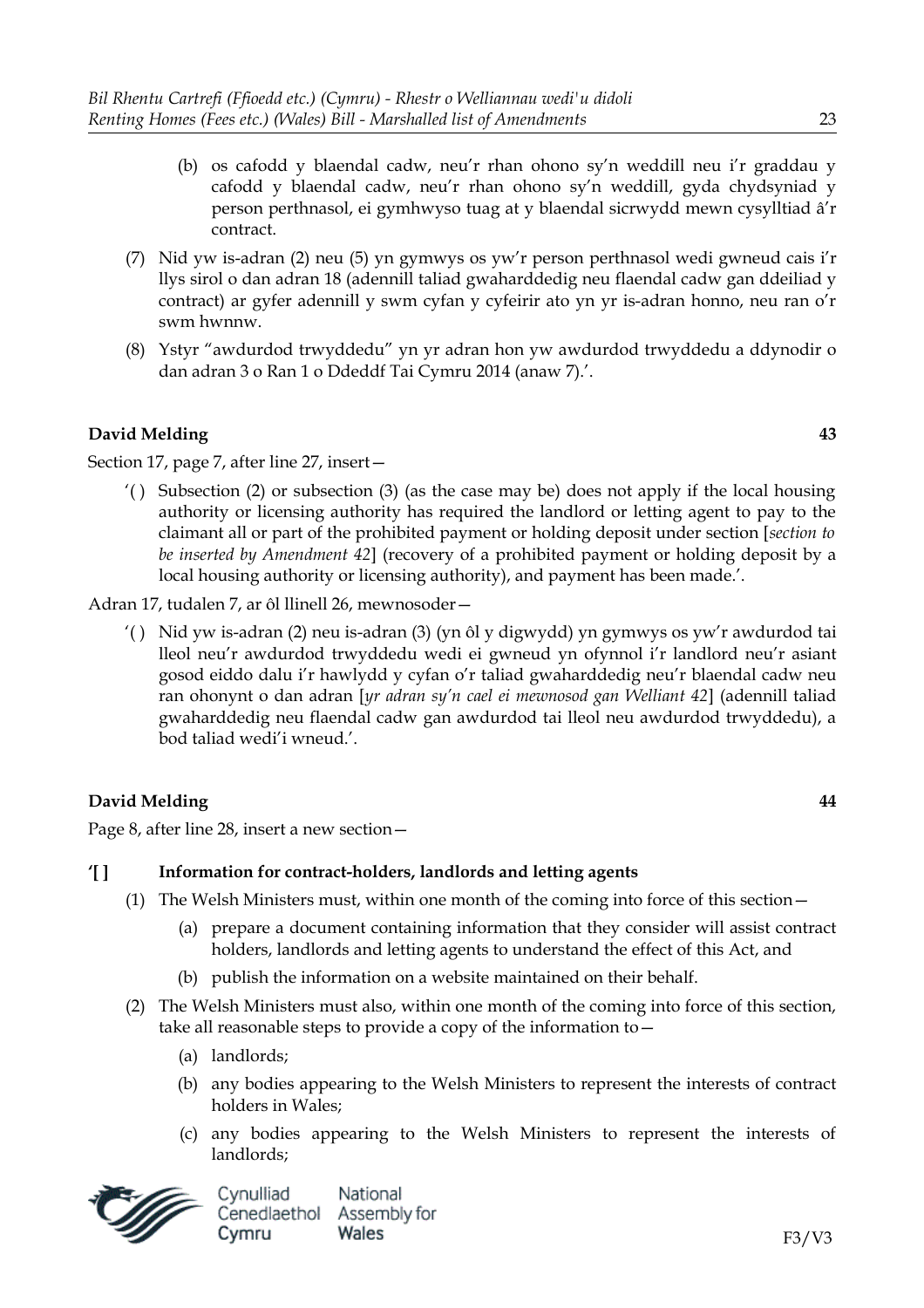- (d) any bodies appearing to the Welsh Ministers to represent the interests of letting agents;
- (e) all local housing authorities;
- (f) any licensing authority designated under section 3 of Part 1 of the Housing Act 2014 (anaw 7);
- (g) any other bodies the Welsh Ministers consider appropriate.
- (3) The information must, in particular, include the following—
	- (a) the date on which this legislation takes effect;
	- (b) the list of permitted payments along with examples of prohibited payments;
	- (c) information about enforcement;
	- (d) any other information that the Welsh Ministers consider would assist contract holders, landlords and letting agents to understand the effect of this Act.
- (4) In making arrangements for the purposes of providing information under subsections (1) to (3), the Welsh Ministers must—
	- (a) have regard to the likely needs and characteristics, in respect of the provision of information, of persons to whom the information in question is to be provided, and
	- (b) consider whether, having regard to those needs and characteristics, it is appropriate to provide any of the information to any of those persons otherwise than in the way in which it would normally be provided.'.

Tudalen 8, ar ôl llinell 30, mewnosoder adran newydd—

# **'[ ] Gwybodaeth i ddeiliaid contract, landlordiaid ac asiantiaid gosod eiddo**

- (1) Rhaid i Weinidogion Cymru, o fewn mis i'r adran hon ddod i rym—
	- (a) llunio dogfen yn cynnwys gwybodaeth y maent yn ystyried y bydd yn cynorthwyo deiliaid contract, landlordiaid ac asiantiaid gosod eiddo i ddeall effaith y Ddeddf hon, a
	- (b) cyhoeddi'r wybodaeth ar wefan a gynhelir ar eu rhan.
- (2) Rhaid i Weinidogion Cymru hefyd, o fewn mis i'r adran hon ddod i rym, gymryd pob cam rhesymol i ddarparu copi o'r wybodaeth i —
	- (a) landlordiaid;
	- (b) unrhyw gyrff yr ymddengys i Weinidogion Cymru eu bod yn cynrychioli buddiannau deiliaid contract yng Nghymru;
	- (c) unrhyw gyrff yr ymddengys i Weinidogion Cymru eu bod yn cynrychioli buddiannau landlordiaid;
	- (d) unrhyw gyrff yr ymddengys i Weinidogion Cymru eu bod yn cynrychioli buddiannau asiantiaid gosod eiddo;
	- (e) pob awdurdod tai lleol;
	- (f) unrhyw awdurdod trwyddedu a ddynodir o dan adran 3 o Ran 1 o Ddeddf Tai (Cymru) 2014 ;

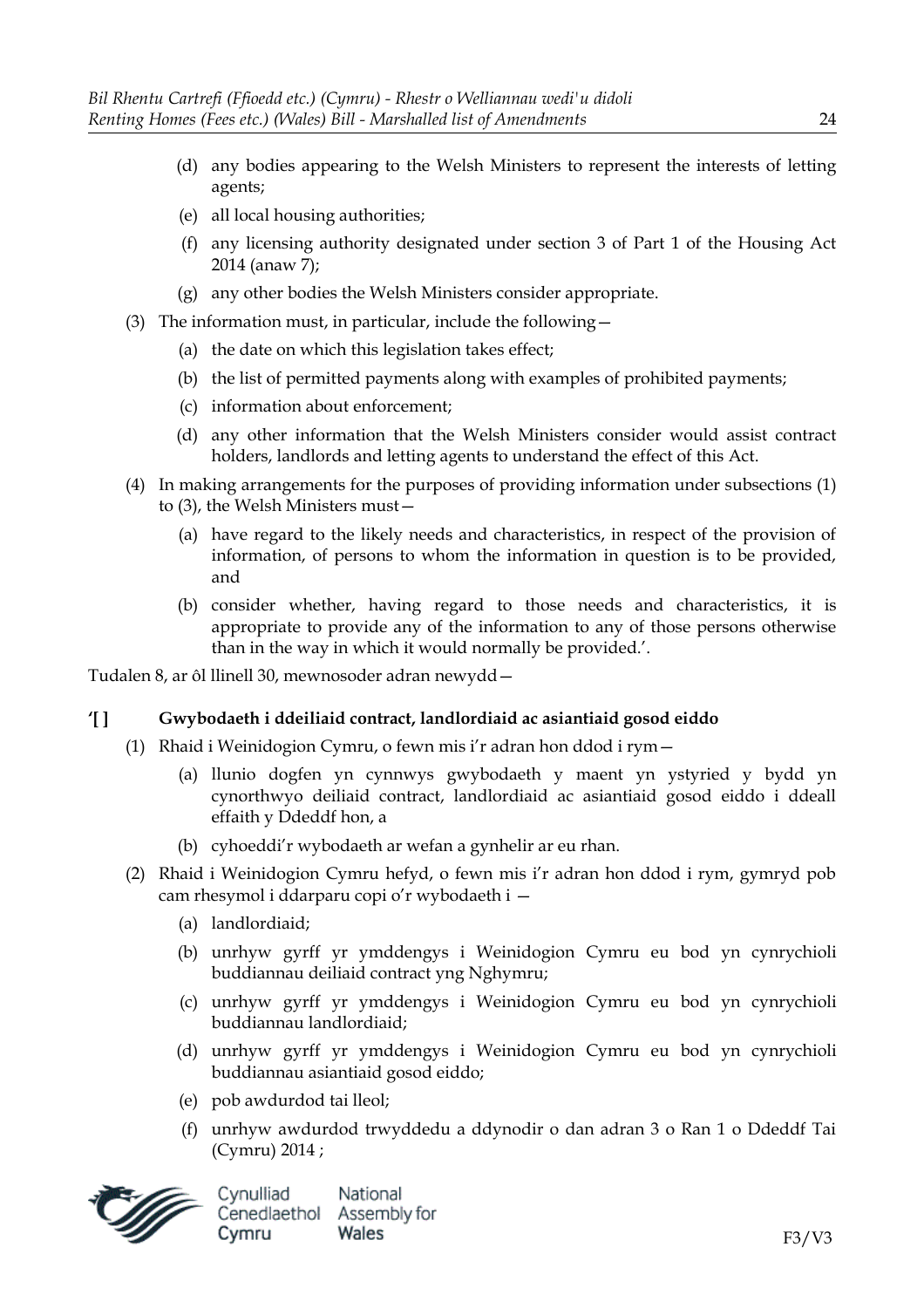- (g) unrhyw gyrff eraill sy'n briodol ym marn Gweinidogion Cymru.
- (3) Rhaid i'r wybodaeth, yn benodol, gynnwys y canlynol
	- (a) y dyddiad y bydd y ddeddfwriaeth hon yn cael effaith;
	- (b) y rhestr o'r taliadau a ganiateir ynghyd ag enghreifftiau o daliadau gwaharddedig;
	- (c) gwybodaeth am orfodaeth;
	- (d) unrhyw wybodaeth arall y mae Gweinidogion Cymru yn ystyried y bydd yn cynorthwyo deiliaid contract, landlordiaid ac asiantiaid gosod eiddo i ddeall effaith y Ddeddf hon.
- (4) Wrth wneud trefniadau at ddibenion darparu gwybodaeth o dan is-adrannau (1) hyd at (3), rhaid i Weinidogion Cymru —
	- (a) rhoi sylw i anghenion a nodweddion tebygol, mewn cysylltiad â darparu gwybodaeth, y personau y mae'r wybodaeth o dan sylw i'w darparu iddynt, a
	- (b) ystyried a yw'n briodol, gan roi sylw i'r anghenion a'r nodweddion hynny, darparu'r wybodaeth, neu unrhyw ran ohoni, i unrhyw un neu ragor o'r personau hynny mewn modd sy'n wahanol i'r modd y byddai'n caei ei darparu fel arfer. '.

Section 21, page 9, line 1, leave out '7 or section'.

Adran 21, tudalen 9, llinell 1, hepgorer '7 neu adran'.

### **Rebecca Evans 9**

Section 21, page 9, line 1, leave out 'or section 13' and insert ', section 13 or paragraphs 2 or 6 of Schedule 1'.

Adran 21, tudalen 9, llinell 1, hepgorer 'neu adran 13' a mewnosoder ', adran 13 neu baragraffau 2 neu 6 o Atodlen 1'.

### **David Melding 46**

Section 21, page 9, line 1, leave out 'or section 13'.

Adran 21, tudalen 9, llinell 1, hepgorer 'neu adran 13'.

### **David Melding 47**

Section 21, page 9, line 1, leave out 'or section 13' and insert ', 13 or 18'. Adran 21, tudalen 9, llinell 1, hepgorer 'neu adran 13' a mewnosoder ', 13 neu 18'.

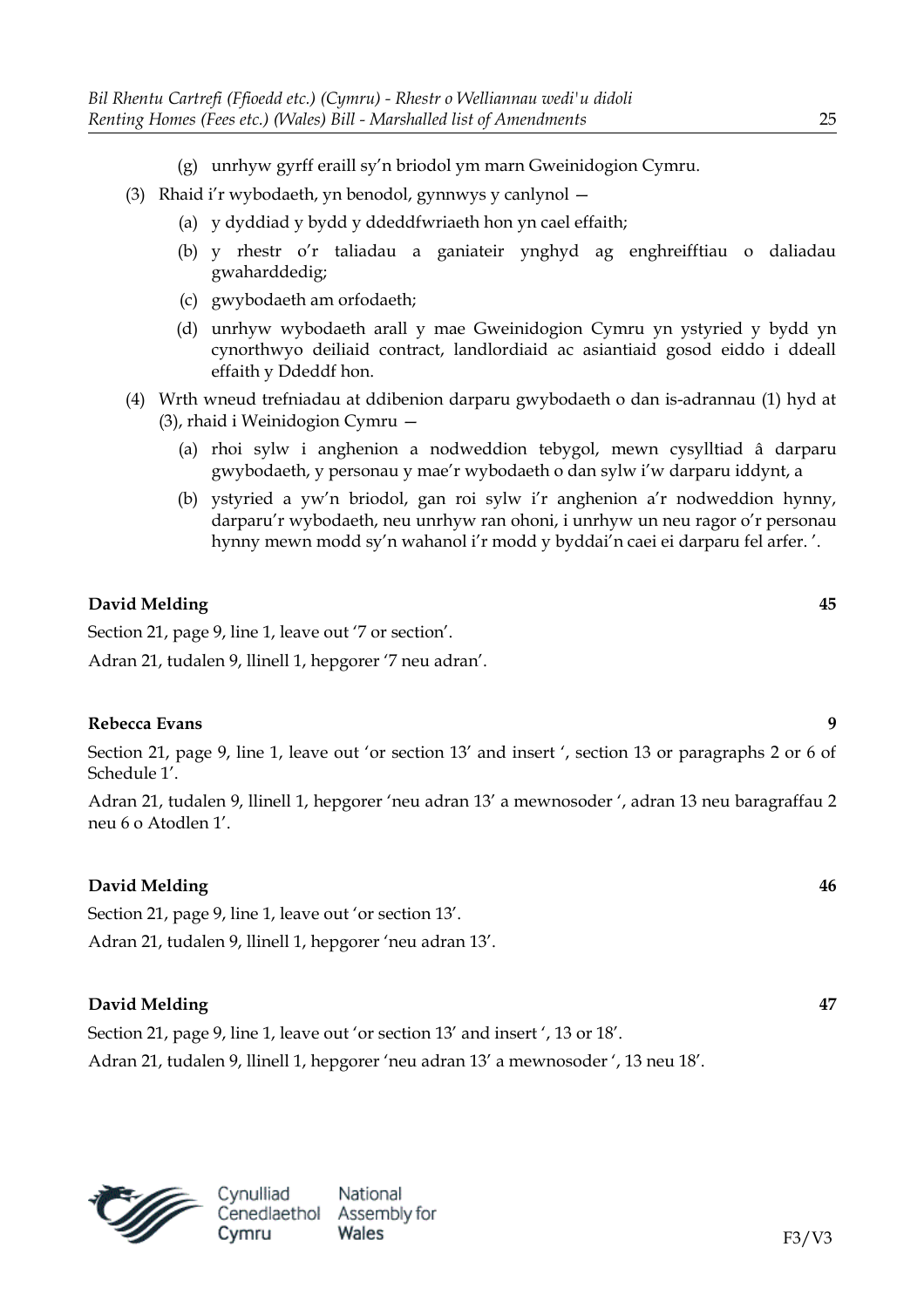### **Leanne Wood 20**

Section 21, page 9, line 1, after '13', insert 'or paragraph 5 of Schedule 1'.

Adran 21, tudalen 9, llinell 1, ar ôl '13', mewnosoder 'neu baragraff 5 o Atodlen 1'.

# **David Melding 48**

Page 9, after line 6, insert a new section—

**'[ ] Procedure for regulations under section 7**

- (1) Before making regulations under section 7, the Welsh Ministers must carry out the following steps.
- (2) The Welsh Ministers must consult—
	- (a) such persons as appear to them likely to be affected by the regulations,
	- (b) such organisations as appear to them to represent the interests of persons likely to be affected by the regulations, and
	- (c) such other persons as they consider appropriate,

on proposed draft regulations.

- (3) The Welsh Ministers must—
	- (a) allow those persons a period of at least 12 weeks to submit comments on the proposed draft regulations,
	- (b) consider any comments submitted within that period, and
	- (c) publish a summary of those comments.
- (4) The Welsh Ministers must, having considered any comments submitted, lay a draft of the regulations before the National Assembly for Wales.
- (5) Draft regulations laid under subsection  $(4)$  -
	- (a) must be accompanied by a statement giving details of any differences between the draft regulations that were the subject of the consultation under subsection (2) and the draft regulations laid under subsection (4), and
	- (b) may not be approved by a resolution of the National Assembly for Wales in accordance with section 21(3) until the expiry of the period of 60 days beginning with the day on which the draft regulations are laid.'.

Tudalen 9, ar ôl llinell 7, mewnosoder adran newydd—

### **'[ ] Y weithdrefn ar gyfer rheoliadau o dan adran 7**

- (1) Cyn gwneud rheoliadau o dan adran 7, rhaid i Weinidogion Cymru gymryd y camau a ganlyn.
- (2) Rhaid i Weinidogion Cymru ymgynghori ar y rheoliadau drafft arfaethedig â'r canlynol —
	- (a) unrhyw bersonau y mae'n ymddangos iddynt fod y rheoliadau yn debygol o effeithio arnynt,

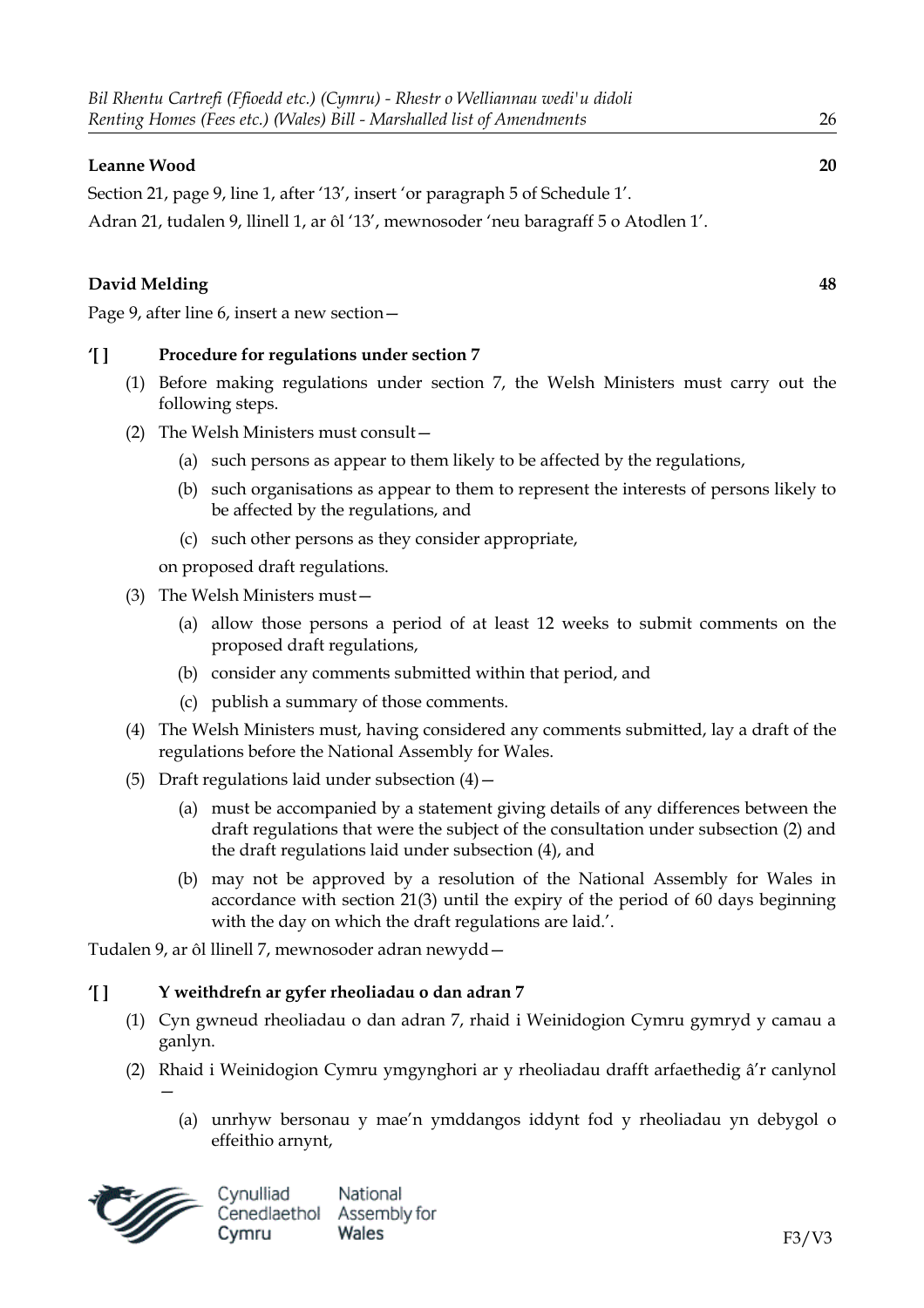- (b) unrhyw sefydliadau y mae'n ymddangos iddynt eu bod yn cynrychioli buddiannau personau y mae'r rheoliadau yn debygol o effeithio arnynt, ac
- (c) unrhyw bersonau eraill y maent yn ystyried eu bod yn briodol.
- (3) Rhaid i Weinidogion Cymru—
	- (a) rhoi cyfnod o 12 wythnos o leiaf i'r personau hynny i gyflwyno sylwadau ar y rheoliadau drafft arfaethedig,
	- (b) ystyried unrhyw sylwadau a gyflwynir o fewn y cyfnod hwnnw, ac
	- (c) cyhoeddi crynodeb o'r sylwadau hynny.
- (4) Rhaid i Weinidogion Cymru, ar ôl ystyried unrhyw sylwadau a gyflwynwyd, osod drafft o'r rheoliadau gerbron Cynulliad Cenedlaethol Cymru.
- (5) O ran y rheoliadau drafft a osodir o dan is-adran  $(4)$  -
	- (a) rhaid iddynt fynd gyda datganiad yn rhoi manylion unrhyw wahaniaethau rhwng y rheoliadau drafft yr ymgynghorwyd arnynt o dan is-adran (2) a'r rheoliadau drafft a osodir o dan is-adran (4), a
	- (b) ni chaniateir iddynt gael eu cymeradwyo drwy benderfyniad gan Gynulliad Cenedlaethol Cymru yn unol ag adran 21(3) tan ar ôl i'r cyfnod o 60 niwrnod, gan ddechrau â'r diwrnod y gosodir y rheoliadau drafft, ddod i ben.'.

Page 9, after line 6, insert a new section—

### **'[ ] Procedure for regulations under section 13**

- (1) Before making regulations under section 13, the Welsh Ministers must carry out the following steps.
- (2) The Welsh Ministers must consult—
	- (a) such persons as appear to them likely to be affected by the regulations,
	- (b) such organisations as appear to them to represent the interests of persons likely to be affected by the regulations, and
	- (c) such other persons as they consider appropriate,

on proposed draft regulations.

- (3) The Welsh Ministers must—
	- (a) allow those persons a period of at least 12 weeks to submit comments on the proposed draft regulations,
	- (b) consider any comments submitted within that period, and
	- (c) publish a summary of those comments.
- (4) The Welsh Ministers must, having considered any comments submitted, lay a draft of the regulations before the National Assembly for Wales.
- (5) Draft regulations laid under subsection  $(4)$  -